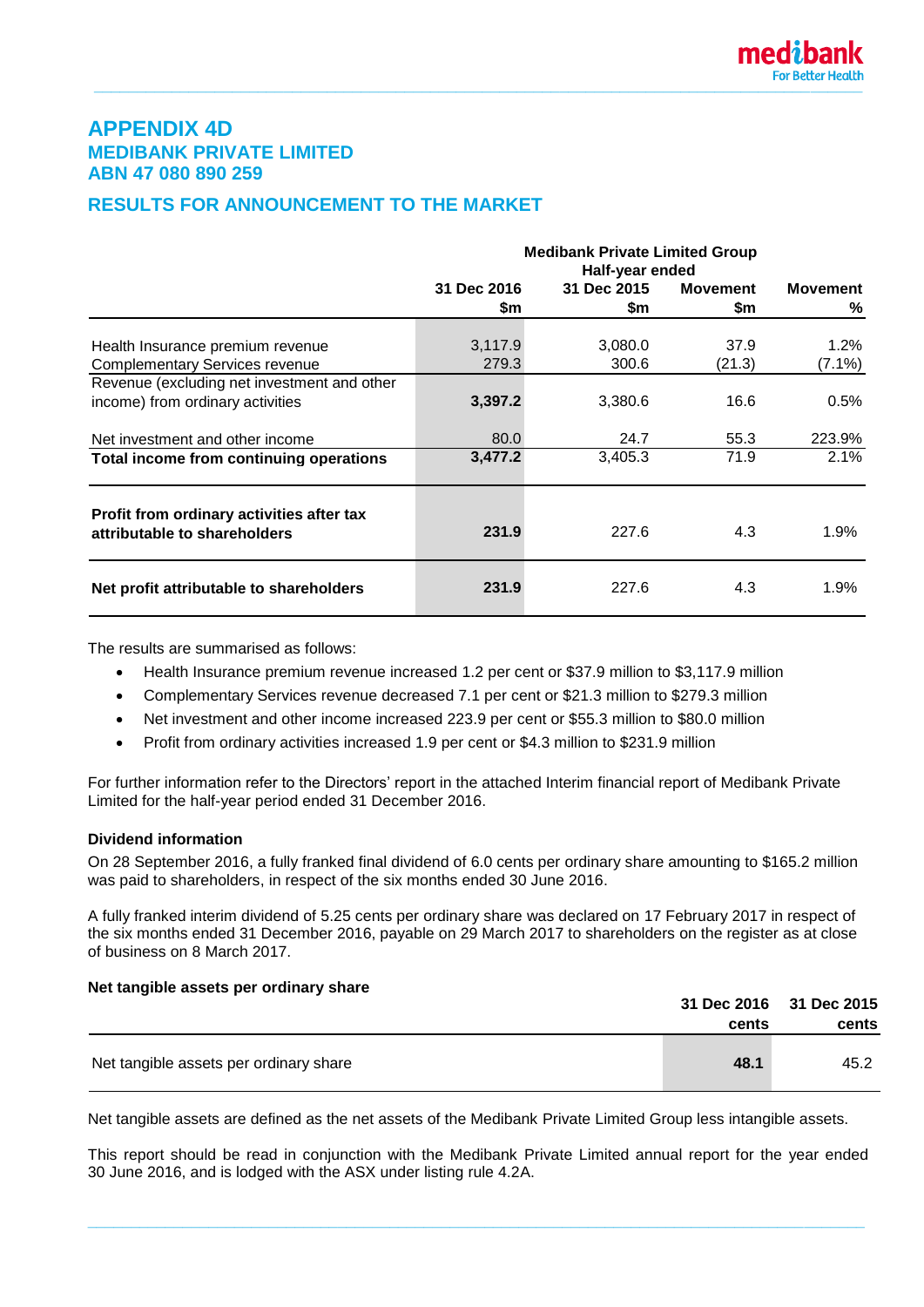

# **MEDIBANK PRIVATE LIMITED**

ABN 47 080 890 259

**INTERIM FINANCIAL REPORT** 31 DECEMBER 2016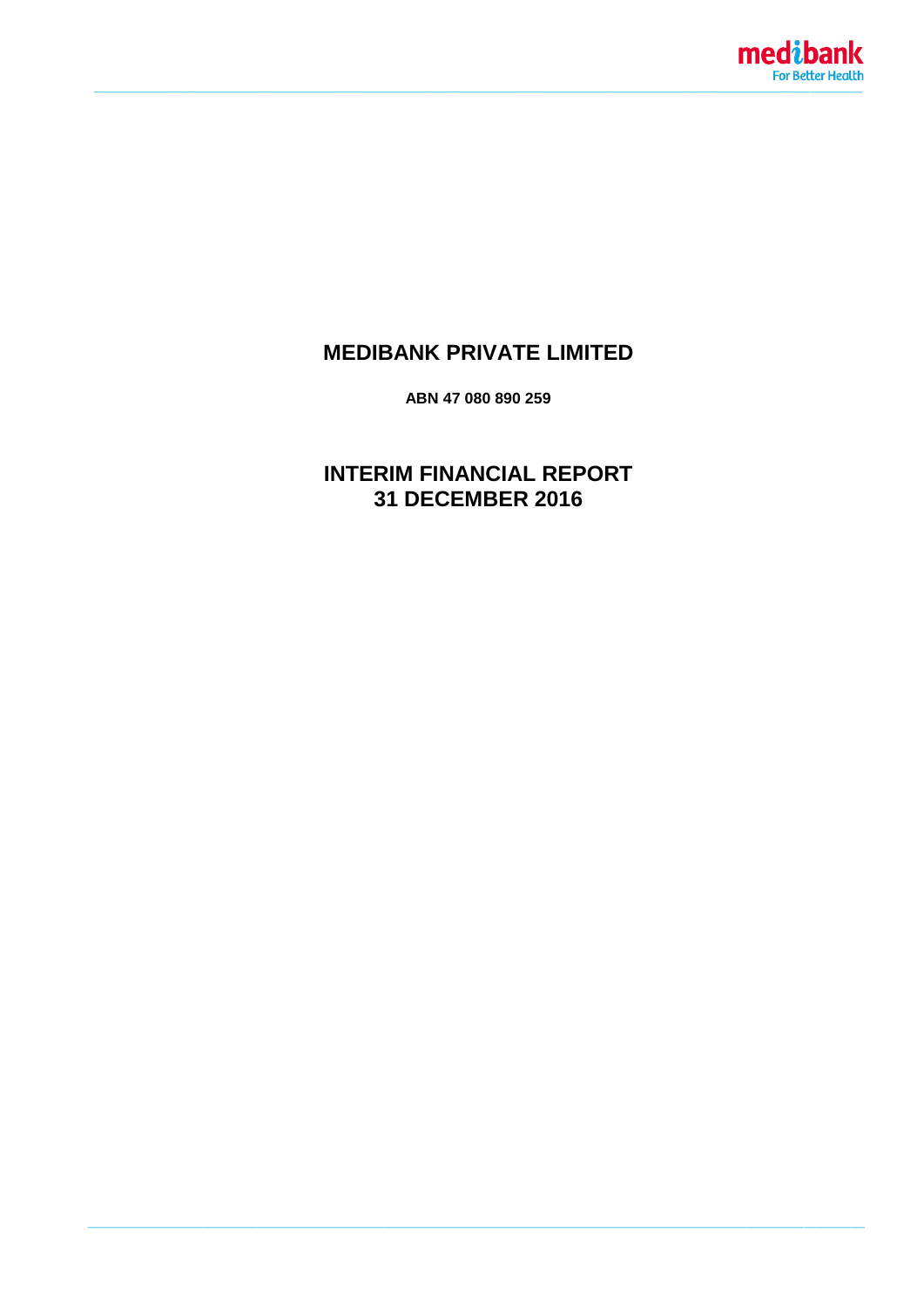# **Table of contents**

| Directors' report                              | 1  |
|------------------------------------------------|----|
| Auditor's Independence Declaration             | 3  |
| Consolidated interim financial report          |    |
| Consolidated statement of comprehensive income | 4  |
| Consolidated statement of financial position   | 5  |
| Consolidated statement of changes in equity    | 6  |
| Consolidated statement of cash flows           | 7  |
| Notes to the consolidated financial statements | 8  |
| Directors' declaration                         | 20 |
| Independent auditor's report                   | 21 |

**\_\_\_\_\_\_\_\_\_\_\_\_\_\_\_\_\_\_\_\_\_\_\_\_\_\_\_\_\_\_\_\_\_\_\_\_\_\_\_\_\_\_\_\_\_\_\_\_\_\_\_\_\_\_\_\_\_\_\_\_\_\_\_\_\_\_\_\_\_\_\_\_\_\_\_\_\_\_\_\_\_\_\_\_\_\_\_\_\_\_**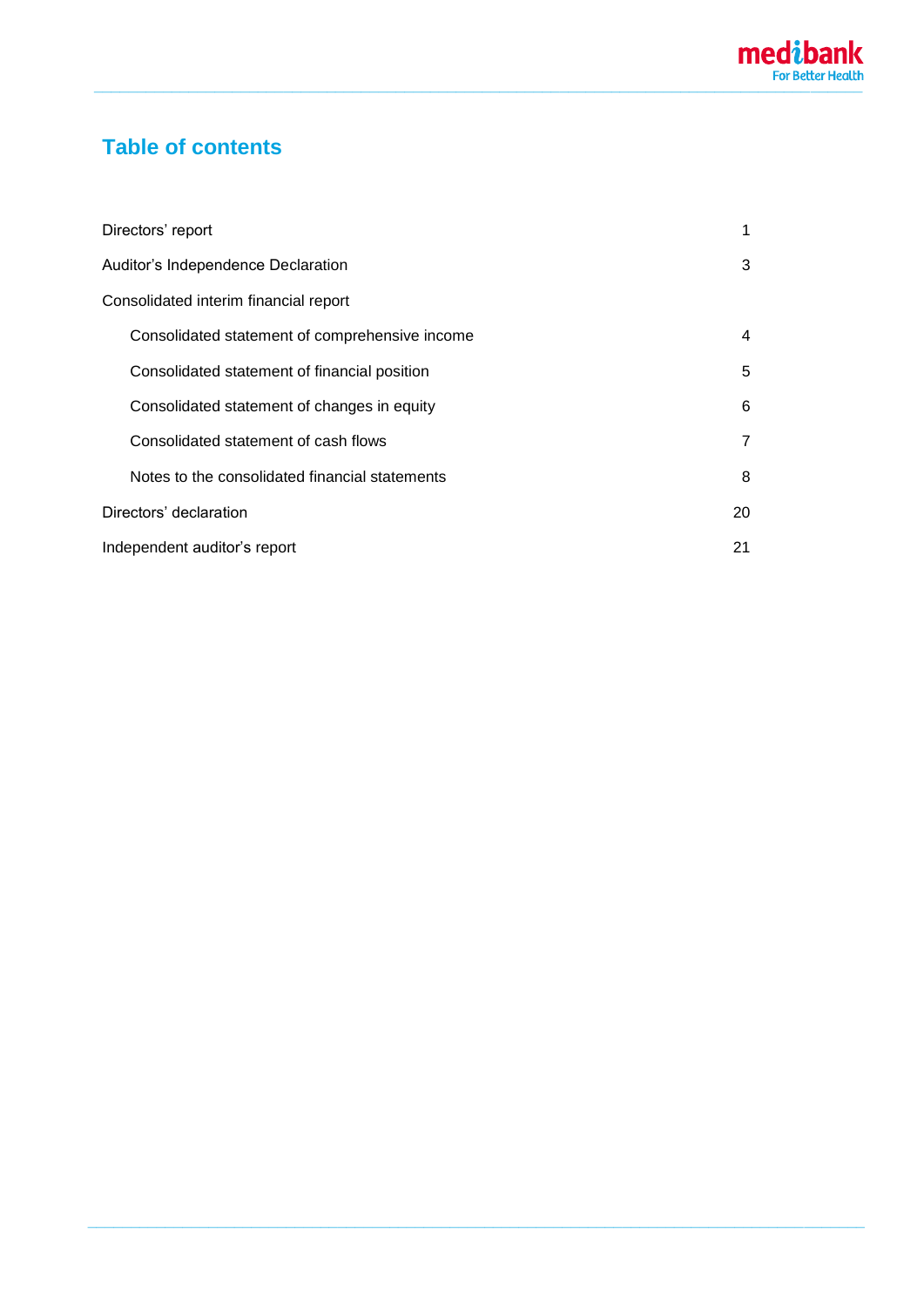The directors of Medibank Private Limited (Medibank or the Group) present their report on the consolidated entity for the half-year ended 31 December 2016.

#### **Directors**

The names of directors in office during the half-year and up to the date of this report, unless stated otherwise, are as follows:

- Elizabeth Alexander Chairman
- Craig Drummond Managing Director and Chief Executive Officer (appointed 4 July 2016)
- Anna Bligh
- David Fagan
- Cherrell Hirst
- Peter Hodgett
- Linda Bardo Nicholls
- Christine O'Reilly

#### **Review of operations**

#### *Group*

Group net profit after tax was up 1.9% to \$231.9 million primarily reflecting the strong investment income result, offsetting a lower operating profit for the Health Insurance business.

#### *Health Insurance*

Health Insurance operating profit decreased to \$249.4 million, down from \$271.7 million in the six months to 31 December 2015, reflecting increased investment in customer initiatives, new IT system amortisation and moderately higher growth in utilisation rates. Health claims rose 1.5% to \$2,589.9 million and gross margin decreased from 17.2% to 16.9%.

Health Insurance premium revenue was up 1.2% to \$3,117.9 million. Industry volume growth continued to slow, which is indicative of the challenging conditions currently being experienced. However, underperformance relative to the market in both customer acquisition and lapse impacted growth. Medibank brand volumes were down with the customer experience negatively impacted by issues associated with the embedding of the new IT system. The ahm brand continued to grow.

Management expenses were up 8.3% to \$278.6 million and the MER was up from 8.4% to 8.9%, reflecting continued investment in customer initiatives and the commencement of amortisation of the new IT system.

#### *Complementary Services*

Complementary Services revenue declined 7.1% to \$279.3 million, however operating profit rose 88.0% to \$17.3 million, primarily due to the divestment of underperforming businesses in the six months to 31 December 2015.

#### *Net Investment Income*

Net investment income rose to \$76.8 million due to relatively higher equity market returns, as well as stronger credit markets, which more than offset the lower cash rate.

#### **Rounding of amounts**

The amounts contained in this report and in the financial report have been rounded to the nearest hundred thousand dollars (where rounding is applicable) unless specifically stated otherwise under the relief available pursuant to ASIC Corporations (Rounding in Financial/Directors' Reports) Instrument 2016/191. Medibank is an entity to which that relief applies.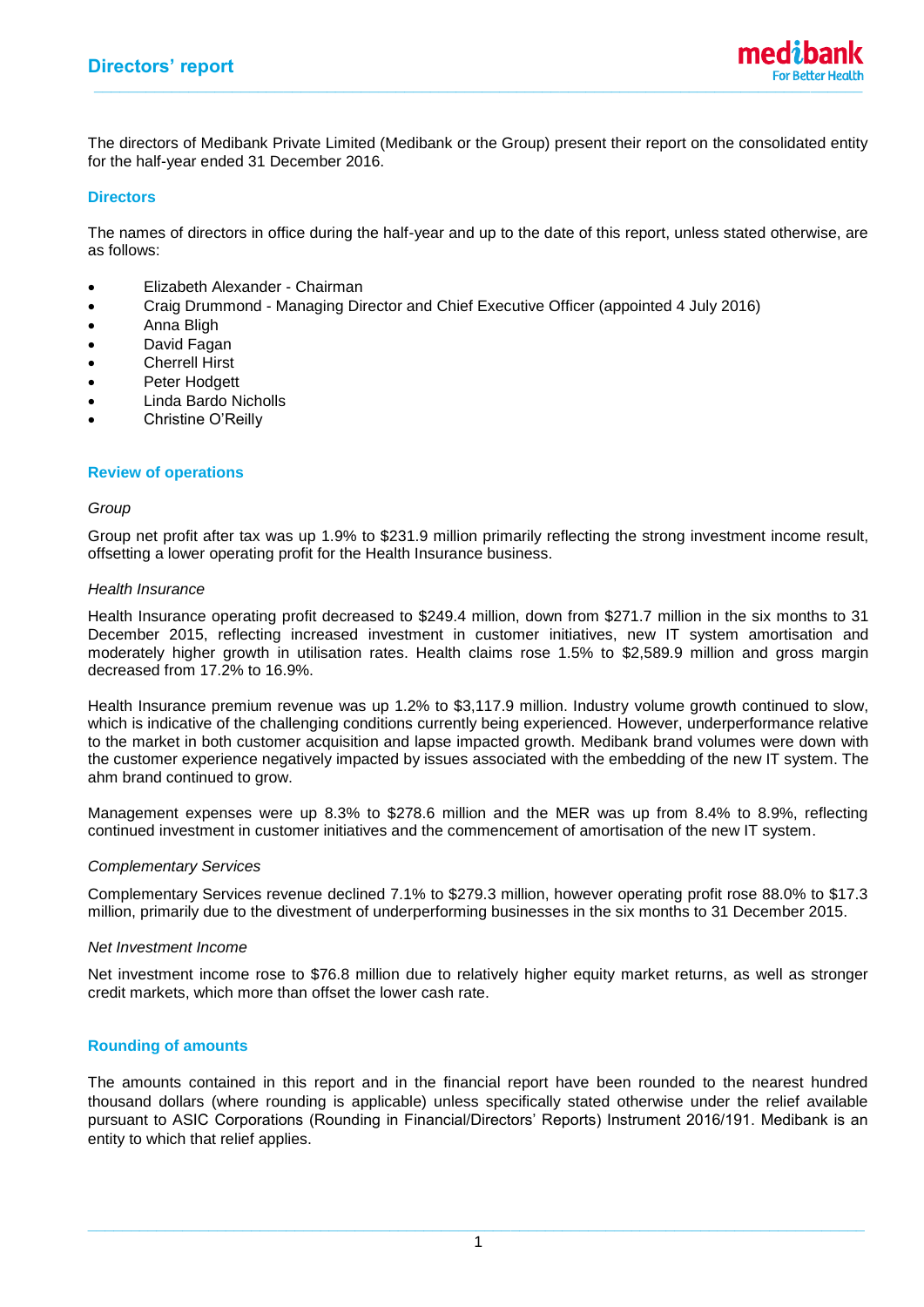

## **Auditor's independence declaration**

A copy of the Auditor's independence declaration as required by section 307C of the *Corporations Act 2001* is set out on page 3.

This report is made in accordance with a resolution of the Directors.

Grabelly Mexander

 $\overline{\phantom{a}}$ 

Elizabeth Alexander Craig Drummond

Chairman Managing Director

17 February 2017 **Melbourne**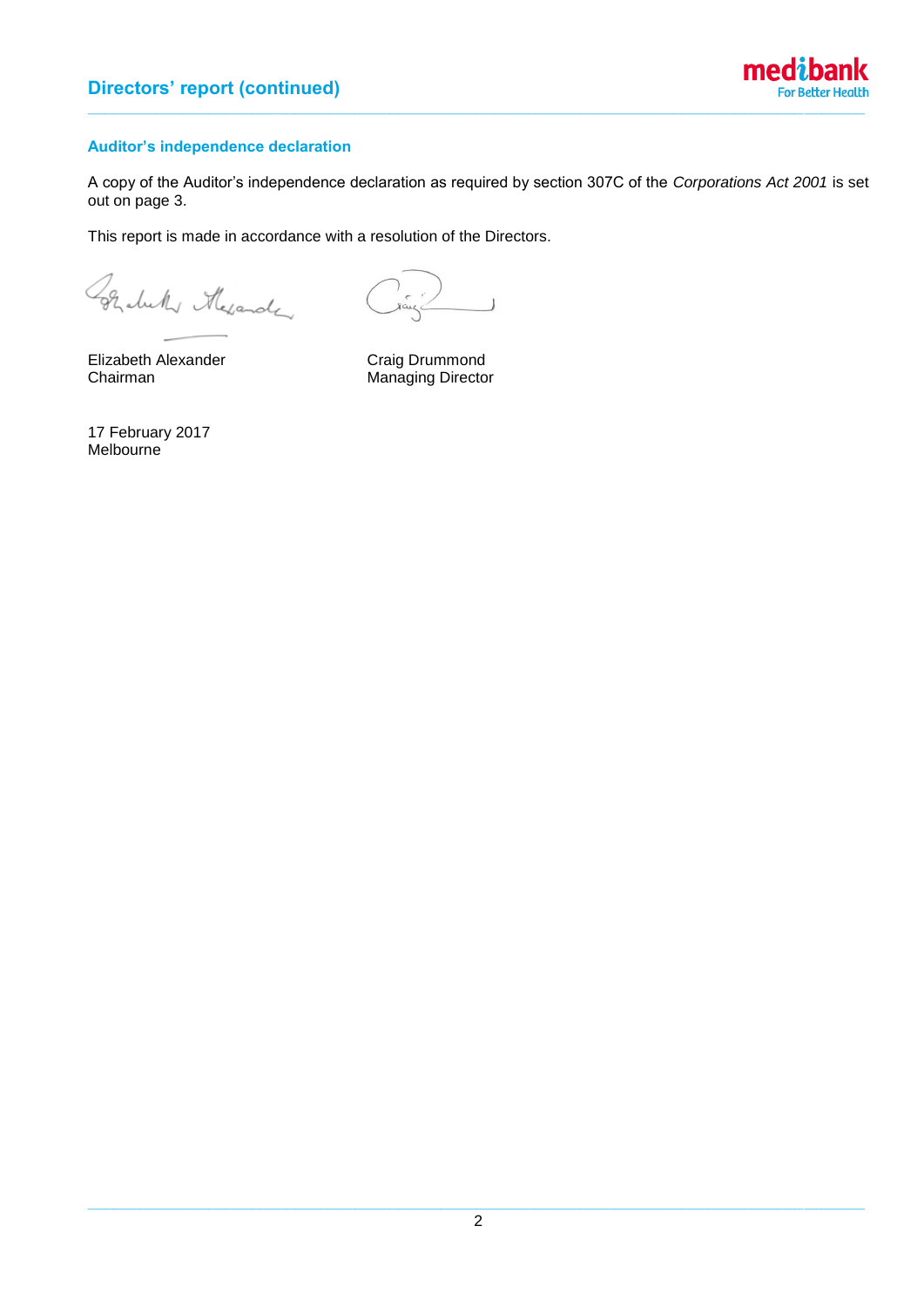

# **Auditor's Independence Declaration**

As lead auditor for the review of Medibank Private Limited for the half-year ended 31 December 2016, I declare that to the best of my knowledge and belief, there have been:

- (a) no contraventions of the auditor independence requirements of the *Corporations Act 2001*  in relation to the review; and
- (b) no contraventions of any applicable code of professional conduct in relation to the review.

This declaration is in respect of Medibank Private Limited and the entities it controlled during the period.

 $B$ 

Chris Dodd Melbourne Partner 17 February 2017 PricewaterhouseCoopers

*PricewaterhouseCoopers, ABN 52 780 433 757 2 Riverside Quay, SOUTHBANK VIC 3006, GPO Box 1331, MELBOURNE VIC 3001 T: 61 3 8603 1000, F: 61 3 8603 1999, www.pwc.com.au* Liability limited by a scheme approved under Professional Standards Legislation.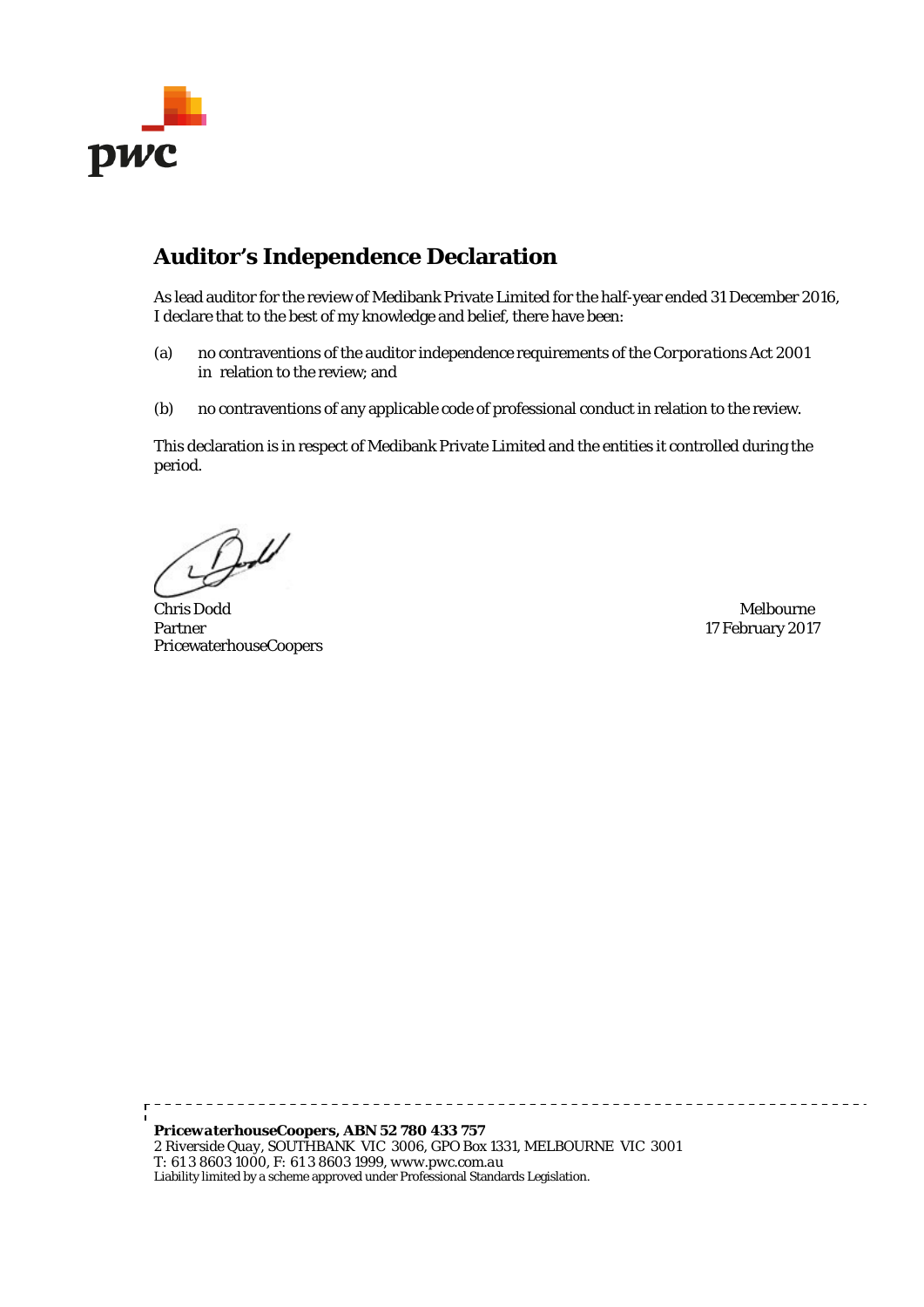

# **Consolidated statement of comprehensive income**

For the half-year ended 31 December 2016

|                                                               |      | 31 Dec 2016      | 31 Dec 2015      |
|---------------------------------------------------------------|------|------------------|------------------|
|                                                               | Note | \$m              | \$m              |
|                                                               |      |                  |                  |
|                                                               |      |                  |                  |
| <b>Revenue</b>                                                |      |                  |                  |
| Health Insurance premium revenue                              | 3(a) | 3,117.9          | 3,080.0          |
| <b>Complementary Services revenue</b>                         |      | 279.3<br>3,397.2 | 300.6<br>3,380.6 |
|                                                               |      |                  |                  |
| Other income                                                  |      | 3.2              | 6.1              |
|                                                               |      |                  |                  |
| <b>Expenses</b>                                               |      |                  |                  |
| Claims expense                                                |      | (2, 577.4)       | (2,548.5)        |
| Medical services expense                                      |      | (200.0)          | (208.9)          |
| Employee benefits expense                                     |      | (177.9)          | (173.0)          |
| Office and administration expense                             |      | (41.9)           | (41.5)           |
| Marketing expense                                             |      | (45.8)           | (43.5)           |
| Information technology expense                                |      | (39.7)           | (24.3)           |
| Professional service expense                                  |      | (13.7)           | (31.0)           |
| Lease expense                                                 |      | (14.8)           | (20.0)           |
| Depreciation and amortisation expense                         |      | (41.8)           | (30.3)           |
| Other expenses                                                |      | (0.9)            | (2.1)            |
|                                                               |      | (3, 153.9)       | (3, 123.1)       |
|                                                               |      |                  |                  |
| Profit before net investment income and income tax            |      | 246.5            | 263.6            |
| Net investment income                                         | 5(a) | 76.8             | 18.6             |
|                                                               |      |                  |                  |
| Profit for the half-year before income tax                    |      | 323.3            | 282.2            |
|                                                               |      |                  |                  |
| Income tax expense                                            | 8    | (91.4)           | (54.6)           |
| Profit for the half-year                                      |      | 231.9            | 227.6            |
|                                                               |      |                  |                  |
| Other comprehensive income, net of tax                        |      |                  |                  |
| Items that may be reclassified to profit or loss              |      |                  |                  |
| Exchange differences on translation of foreign operations     |      |                  | (0.6)            |
| Items that will not be reclassified to profit or loss         |      |                  |                  |
| Actuarial gain/(loss) on retirement benefit obligation        |      | 0.2              |                  |
|                                                               |      | 0.2              | (0.6)            |
|                                                               |      |                  |                  |
| Total comprehensive income for the half-year                  |      | 232.1            | 227.0            |
|                                                               |      |                  |                  |
| Earnings per share for profit attributable to ordinary equity |      | <b>Cents</b>     | Cents            |
| holders of the Company                                        |      |                  |                  |
| Basic earnings per share                                      |      | 8.4              | 8.3              |
| Diluted earnings per share                                    |      | 8.4              | 8.3              |
|                                                               |      |                  |                  |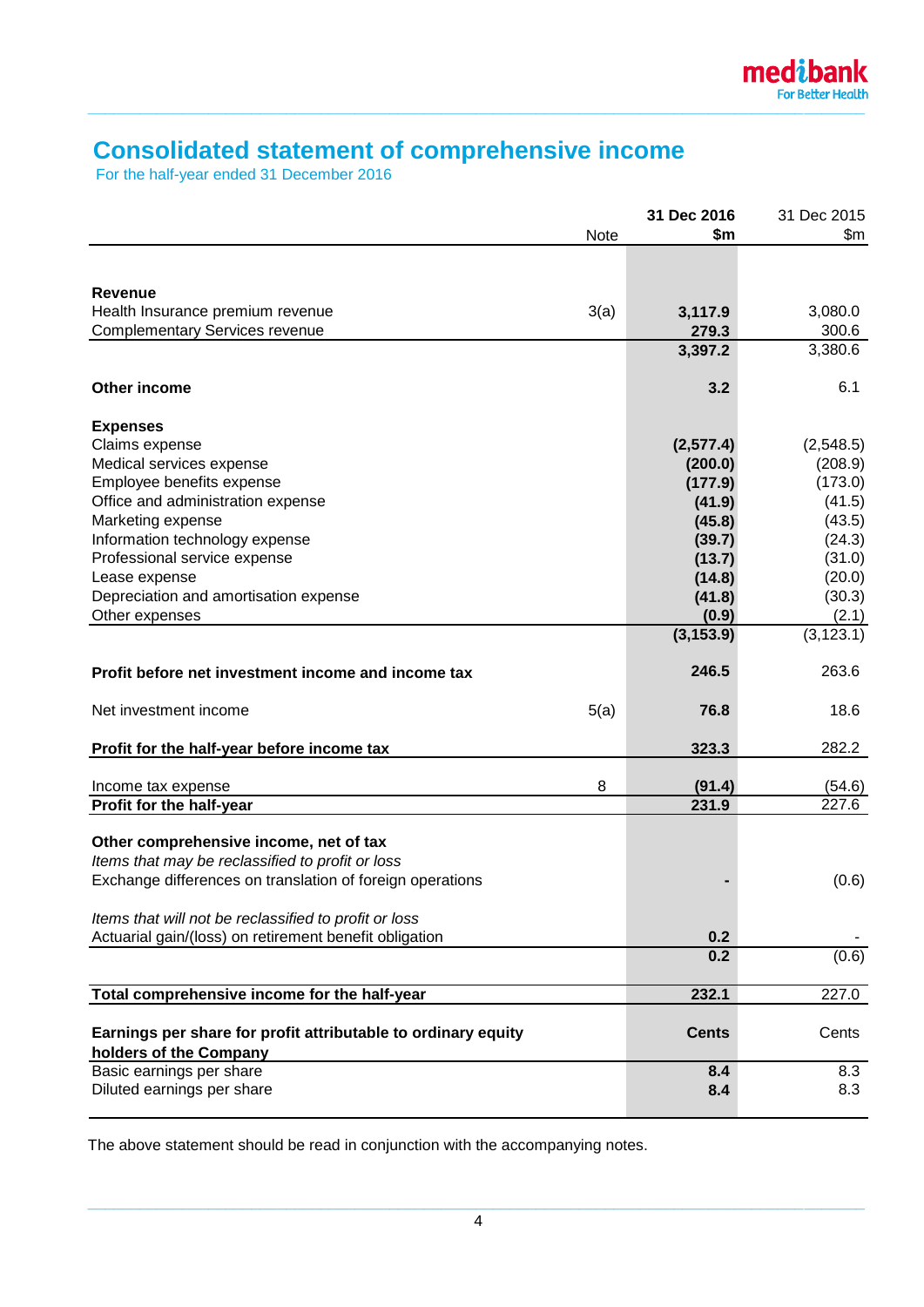# **Consolidated statement of financial position**

As at 31 December 2016

|                                                       |                | 31 Dec 2016 | 30 Jun 2016 |
|-------------------------------------------------------|----------------|-------------|-------------|
|                                                       | Note           | \$m         | \$m\$       |
|                                                       |                |             |             |
| <b>Current assets</b>                                 |                |             |             |
| Cash and cash equivalents                             |                | 524.5       | 438.7       |
| Trade and other receivables                           |                | 302.9       | 313.1       |
| Financial assets at fair value through profit or loss | 5(b)           | 1,740.3     | 2,015.8     |
| Deferred acquisition costs                            |                | 31.6        | 31.1        |
| Other assets                                          |                | 15.5        | 13.8        |
| <b>Total current assets</b>                           |                | 2,614.8     | 2,812.5     |
| <b>Non-current assets</b>                             |                |             |             |
| Property, plant and equipment                         |                | 86.6        | 93.3        |
| Intangible assets                                     | $\overline{7}$ | 319.7       | 312.9       |
| Deferred acquisition costs                            |                | 42.7        | 45.0        |
| Other assets                                          |                | 3.0         | 2.5         |
| <b>Total non-current assets</b>                       |                | 452.0       | 453.7       |
|                                                       |                |             |             |
| <b>Total assets</b>                                   |                | 3,066.8     | 3,266.2     |
| <b>Current liabilities</b>                            |                |             |             |
| Trade and other payables                              |                | 287.1       | 333.9       |
| <b>Claims liabilities</b>                             | 3(b)           | 366.1       | 396.3       |
| Unearned premium liability                            |                | 496.8       | 664.0       |
| Tax liability                                         |                | 50.3        | 63.8        |
| Provisions and employee entitlements                  |                | 55.1        | 60.5        |
| <b>Total current liabilities</b>                      |                | 1,255.4     | 1,518.5     |
|                                                       |                |             |             |
| <b>Non-current liabilities</b>                        |                |             |             |
| Trade and other payables                              |                | 33.9        | 34.7        |
| <b>Claims liabilities</b>                             | 3(b)           | 16.2        | 21.3        |
| Unearned premium liability                            |                | 64.1        | 65.3        |
| Deferred tax liabilities                              |                | 20.2        | 11.9        |
| Provisions and employee entitlements                  |                | 33.4        | 35.8        |
| <b>Total non-current liabilities</b>                  |                | 167.8       | 169.0       |
| <b>Total liabilities</b>                              |                | 1,423.2     | 1,687.5     |
|                                                       |                |             |             |
| <b>Net assets</b>                                     |                | 1,643.6     | 1,578.7     |
|                                                       |                |             |             |
| <b>Equity</b>                                         |                |             |             |
| Contributed equity                                    |                | 85.0        | 85.0        |
| Reserves                                              |                | 21.4        | 23.4        |
| Retained earnings                                     |                | 1,537.2     | 1,470.3     |
| <b>Total equity</b>                                   |                | 1,643.6     | 1,578.7     |
|                                                       |                |             |             |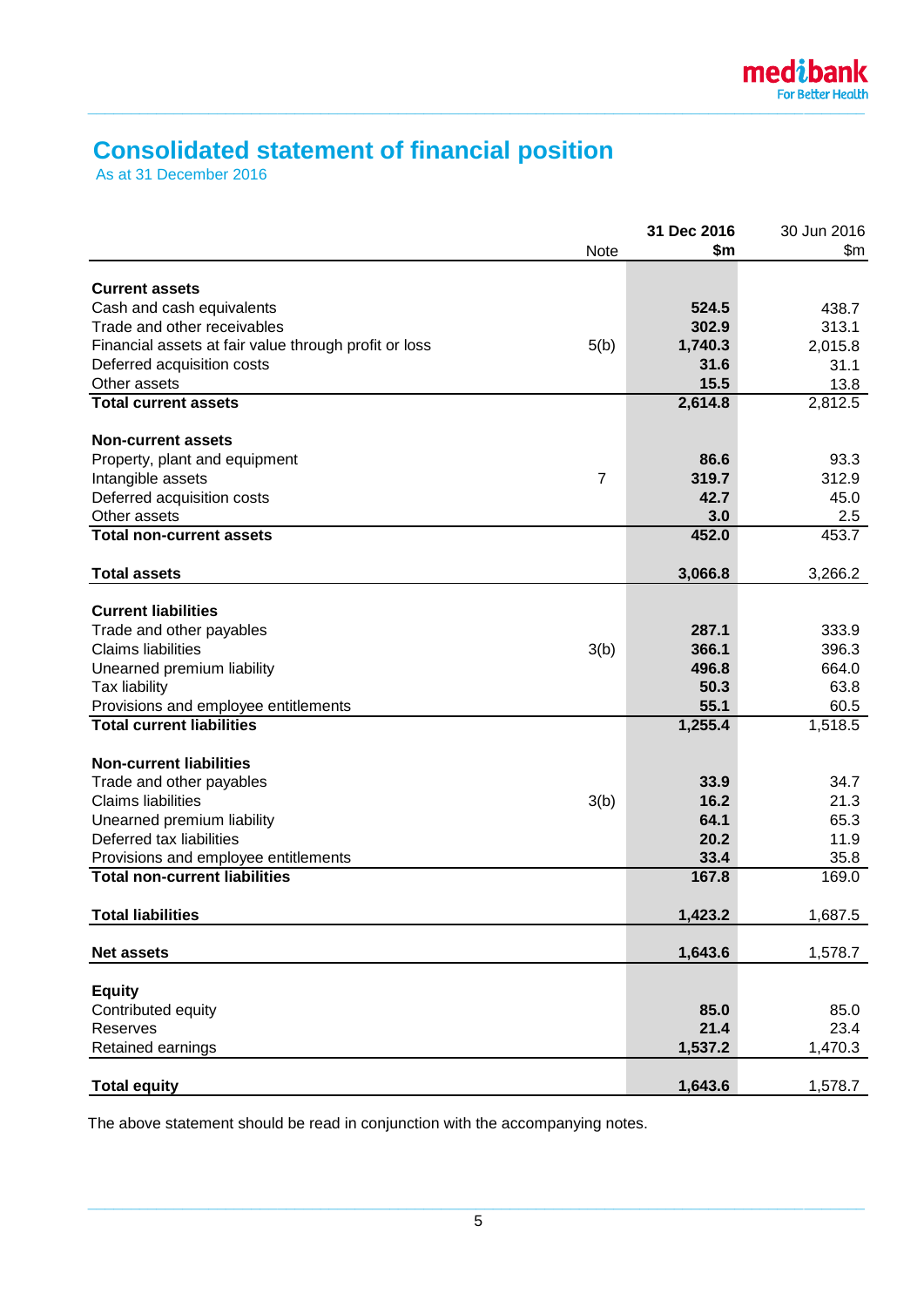# **Consolidated statement of changes in equity**

For the half-year ended 31 December 2016

|                                           | <b>Contributed</b><br>equity<br>\$m | <b>Reserves</b><br>\$m | <b>Retained</b><br>earnings<br>\$m\$ | <b>Total</b><br>equity<br>\$m\$ |
|-------------------------------------------|-------------------------------------|------------------------|--------------------------------------|---------------------------------|
| Balance at 1 July 2015                    | 85.0                                | 21.1                   | 1,335.9                              | 1,442.0                         |
| Profit for the half-year                  |                                     |                        | 227.6                                | 227.6                           |
| Other comprehensive income                |                                     | (0.6)                  |                                      | (0.6)                           |
| Total comprehensive income for the        |                                     |                        |                                      |                                 |
| half-year                                 |                                     | (0.6)                  | 227.6                                | 227.0                           |
| Transfers upon sale of properties         |                                     | (0.7)                  | 1.5                                  | 0.8                             |
| Transactions with owners in their         |                                     |                        |                                      |                                 |
| capacity as owners:                       |                                     |                        |                                      |                                 |
| Dividends paid                            |                                     |                        | (146.0)                              | (146.0)                         |
| Share-based payment transactions          |                                     | 1.9                    |                                      | 1.9                             |
| <b>Balance at 31 December 2015</b>        | 85.0                                | 21.7                   | 1,419.0                              | 1,525.7                         |
| Balance at 1 July 2016                    | 85.0                                | 23.4                   | 1,470.3                              | 1,578.7                         |
| Profit for the half-year                  |                                     |                        | 231.9                                | 231.9                           |
| Other comprehensive income                |                                     |                        | 0.2                                  | 0.2                             |
| Total comprehensive income for the half-  |                                     |                        |                                      |                                 |
| year                                      |                                     |                        | 232.1                                | 232.1                           |
| Transactions with owners in their         |                                     |                        |                                      |                                 |
| capacity as owners:                       |                                     |                        |                                      |                                 |
| Dividends paid                            |                                     |                        | (165.2)                              | (165.2)                         |
| Acquisition and settlement of share-based |                                     |                        |                                      |                                 |
| payment, net of tax                       |                                     | (3.4)                  |                                      | (3.4)                           |
| Share-based payment transactions          |                                     | 1.4                    |                                      | 1.4                             |
| <b>Balance at 31 December 2016</b>        | 85.0                                | 21.4                   | 1,537.2                              | 1,643.6                         |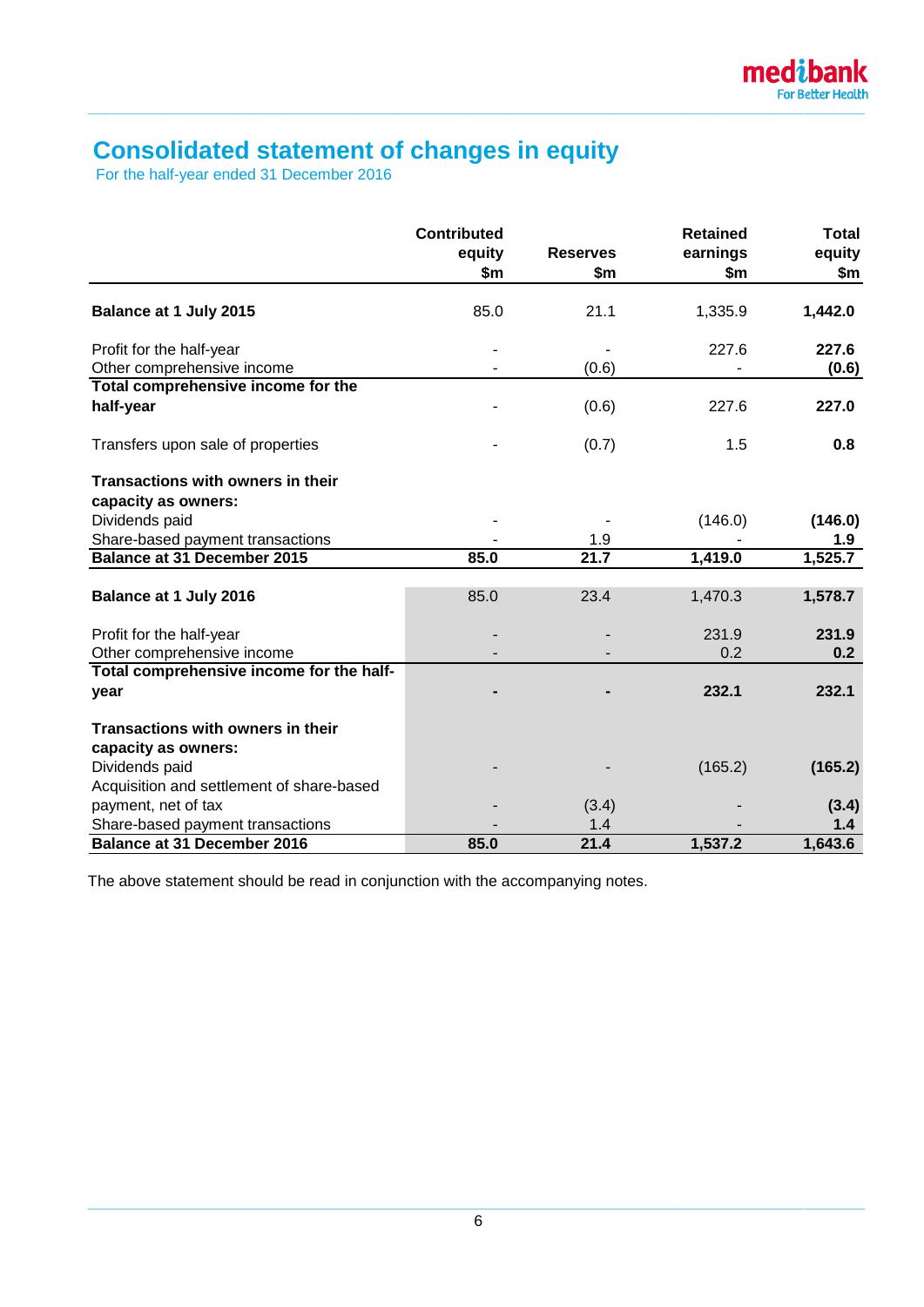# **Consolidated statement of cash flows**

For the half-year ended 31 December 2016

|                                                         |      | 31 Dec 2016 | 31 Dec 2015 |
|---------------------------------------------------------|------|-------------|-------------|
|                                                         | Note | \$m         | \$m\$       |
| Cash flows from operating activities                    |      |             |             |
| Premium receipts                                        |      | 2,953.9     | 2,908.1     |
| <b>Complementary Services receipts</b>                  |      | 306.4       | 329.9       |
| Other receipts                                          |      | 3.4         | 1.4         |
| Payments for claims and levies                          |      | (2,649.5)   | (2,618.2)   |
| Payments to suppliers and employees                     |      | (593.5)     | (648.6)     |
| Income taxes paid                                       |      | (96.5)      | (60.8)      |
| Net cash outflow from operating activities              | 6    | (75.8)      | (88.2)      |
| Cash flows from investing activities                    |      |             |             |
| Interest received                                       |      | 20.0        | 20.9        |
| Investment expenses                                     |      | (1.7)       | (2.2)       |
| Proceeds from sale of financial assets                  |      | 545.4       | 696.2       |
| Purchase of financial assets                            |      | (206.5)     | (427.1)     |
| Proceeds from sale of businesses                        |      |             | 23.1        |
| Proceeds from sale of land and buildings                |      |             | 6.5         |
| Purchase of plant and equipment                         |      | (0.9)       | (2.9)       |
| Purchase of intangible assets                           |      | (25.9)      | (32.7)      |
| Net cash inflow from investing activities               |      | 330.4       | 281.8       |
| Cash flows from financing activities                    |      |             |             |
| Purchase of shares to settle share-based payment        |      | (3.6)       |             |
| Dividends paid                                          |      | (165.2)     | (146.0)     |
| Net cash outflow from financing activities              |      | (168.8)     | (146.0)     |
| Net increase/(decrease) in cash and cash equivalents    |      | 85.8        | 47.6        |
| Cash and cash equivalents at beginning of the half-year |      | 438.7       | 408.7       |
| Cash and cash equivalents at end of the half-year       |      | 524.5       | 456.3       |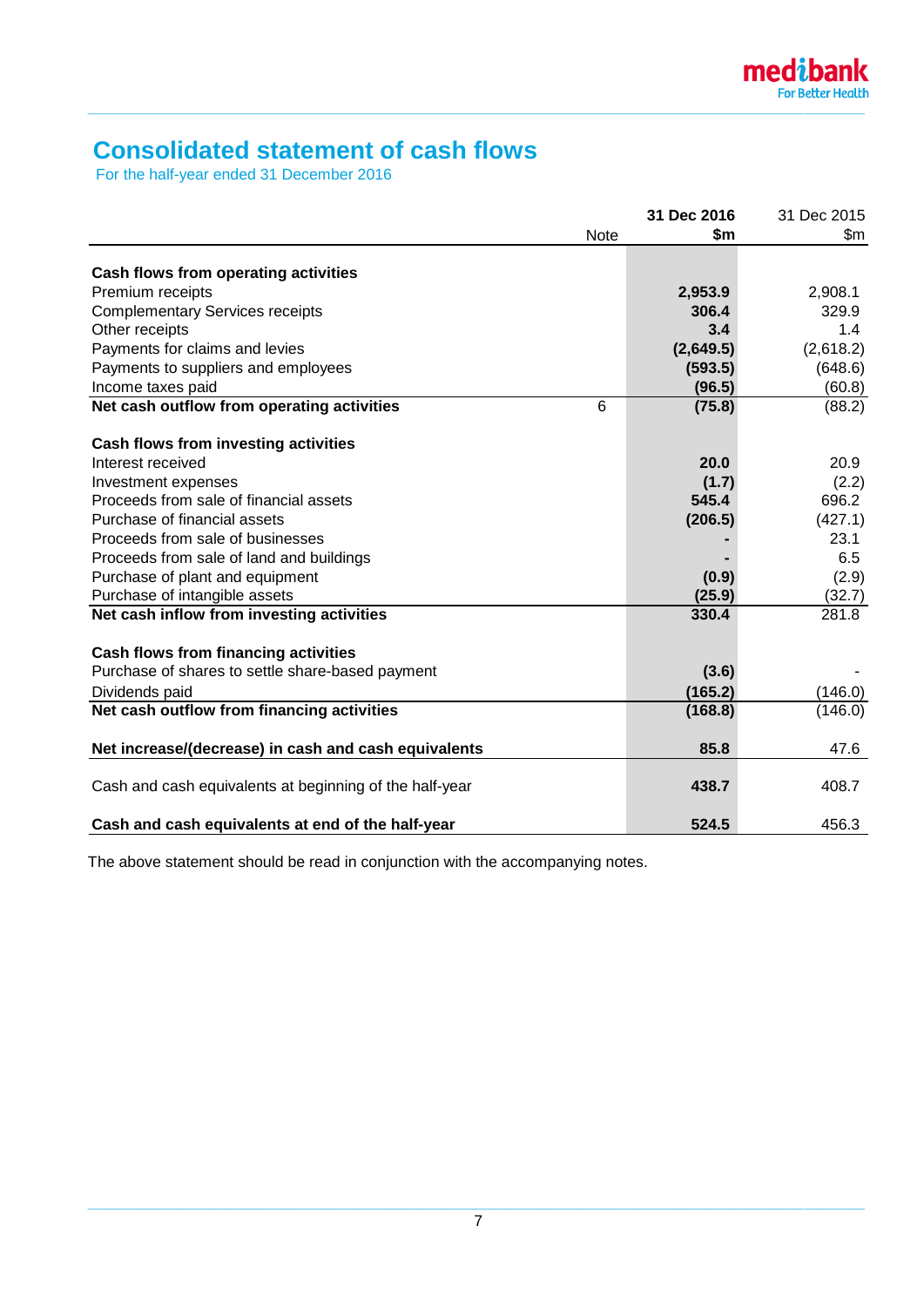#### **Note 1: Summary of significant accounting policies**

The principal accounting policies adopted in the preparation of these consolidated financial statements are consistent with those of the previous financial year and corresponding interim period, as set out in the annual financial report for the year ended 30 June 2016. The financial statements are for the consolidated entity (the Group), consisting of Medibank Private Limited (Medibank Private or the Company) and its subsidiaries. Medibank Private is a company limited by shares whose shares are publicly traded on the Australian Securities Exchange (ASX).

**\_\_\_\_\_\_\_\_\_\_\_\_\_\_\_\_\_\_\_\_\_\_\_\_\_\_\_\_\_\_\_\_\_\_\_\_\_\_\_\_\_\_\_\_\_\_\_\_\_\_\_\_\_\_\_\_\_\_\_\_\_\_\_\_\_\_\_\_\_\_\_\_\_\_\_\_\_\_\_\_\_\_\_\_\_\_\_\_\_\_**

#### **a) Basis of preparation of consolidated interim financial report**

The consolidated interim financial report for the half-year period ended 31 December 2016 has been prepared in accordance with AASB 134 *Interim Financial Reporting* and the *Corporations Act 2001*.

The consolidated interim financial report does not include all notes of the type normally included in an annual financial report. Accordingly, this report is to be read in conjunction with the annual report for the year ended 30 June 2016 and any public announcements made by Medibank Private during the interim reporting period in accordance with the continuous disclosure requirements of the *Corporations Act 2001*.

#### **b) New and amended standards adopted**

The Group has not elected to apply any pronouncements before their operative date in the half-year reporting period ended 31 December 2016.

The following standards became effective for the annual reporting period commencing on 1 July 2016, but did not have a material impact on the Group's accounting policies or on the consolidated interim financial report.

- AASB 2014-3 Accounting for acquisitions of interests in joint operations
- AASB 2014-4 Clarification of acceptable methods of depreciation and amortisation
- AASB 2014-9 Equity method in separate financial statements
- AASB 2015-1 Annual Improvements 2012-2014
- AASB 2015-2 Disclosure Initiative: Amendments to AASB 101
- AASB 2015-9 Amendments to Australian Accounting Standards Scope and Application Paragraphs
- AASB 1057 Application of Australian Accounting Standards

#### **c) Critical accounting estimates and judgements**

The preparation of financial statements requires the use of certain critical accounting estimates. It also requires management to exercise its judgement in the process of applying the Group's accounting policies. The areas involving a higher degree of judgement or complexity, or areas where assumptions and estimates are significant to the financial statements, are disclosed in the following notes:

- Note 3: Insurance underwriting result
- Note 5: Investment portfolio
- Note 7: Intangible assets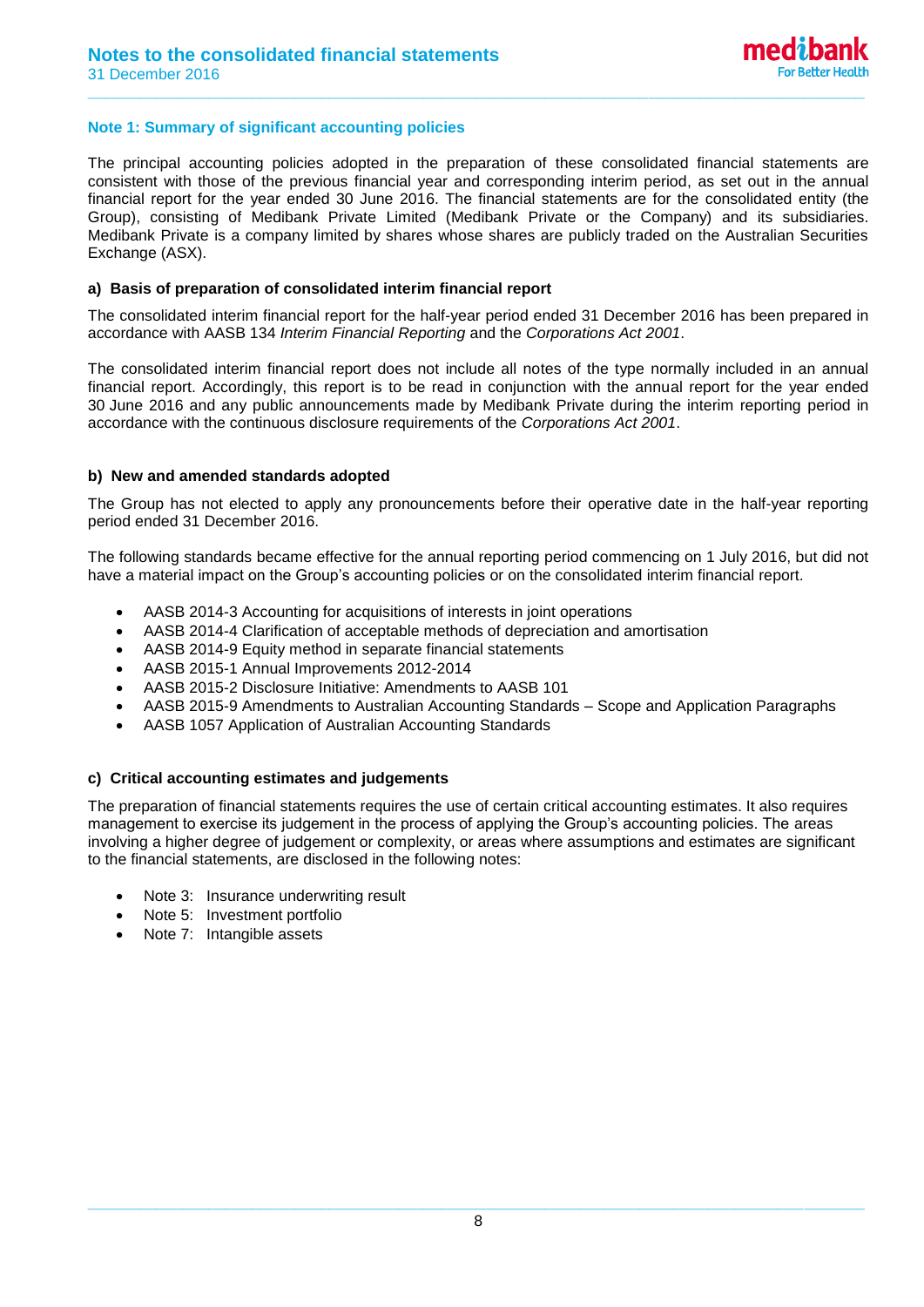

#### **Note 2: Segment information**



**\_\_\_\_\_\_\_\_\_\_\_\_\_\_\_\_\_\_\_\_\_\_\_\_\_\_\_\_\_\_\_\_\_\_\_\_\_\_\_\_\_\_\_\_\_\_\_\_\_\_\_\_\_\_\_\_\_\_\_\_\_\_\_\_\_\_\_\_\_\_\_\_\_\_\_\_\_\_\_\_\_\_\_\_\_\_\_\_\_\_**

# **a) Segment information provided to the Chief Executive Officer**

The segment information provided to the Chief Executive Officer for the half-year ended 31 December 2016 is as follows:

|                                        | <b>Health</b><br><b>Insurance</b> | Complementary<br><b>Services</b> | Total   |
|----------------------------------------|-----------------------------------|----------------------------------|---------|
| 31 Dec 2016                            | \$m                               | \$m                              | \$m     |
| <b>Revenues</b>                        |                                   |                                  |         |
| Total segment revenue                  | 3,117.9                           | 291.3                            | 3,409.2 |
| Inter-segment revenue                  |                                   | (12.0)                           | (12.0)  |
| <b>Revenue from external customers</b> | 3,117.9                           | 279.3                            | 3,397.2 |
| <b>Operating profit</b>                | 249.4                             | 17.3                             | 266.7   |

|                                 | <b>Health</b><br><b>Insurance</b> | <b>Complementary</b><br><b>Services</b> | <b>Total</b> |
|---------------------------------|-----------------------------------|-----------------------------------------|--------------|
| 31 Dec 2015                     | \$m                               | \$m                                     | \$m          |
| <b>Revenues</b>                 |                                   |                                         |              |
| Total segment revenue           | 3,080.0                           | 304.1                                   | 3,384.1      |
| Inter-segment revenue           |                                   | (3.5)                                   | (3.5)        |
| Revenue from external customers | 3,080.0                           | 300.6                                   | 3,380.6      |
| <b>Operating profit</b>         | 271.7                             | 9.2                                     | 280.9        |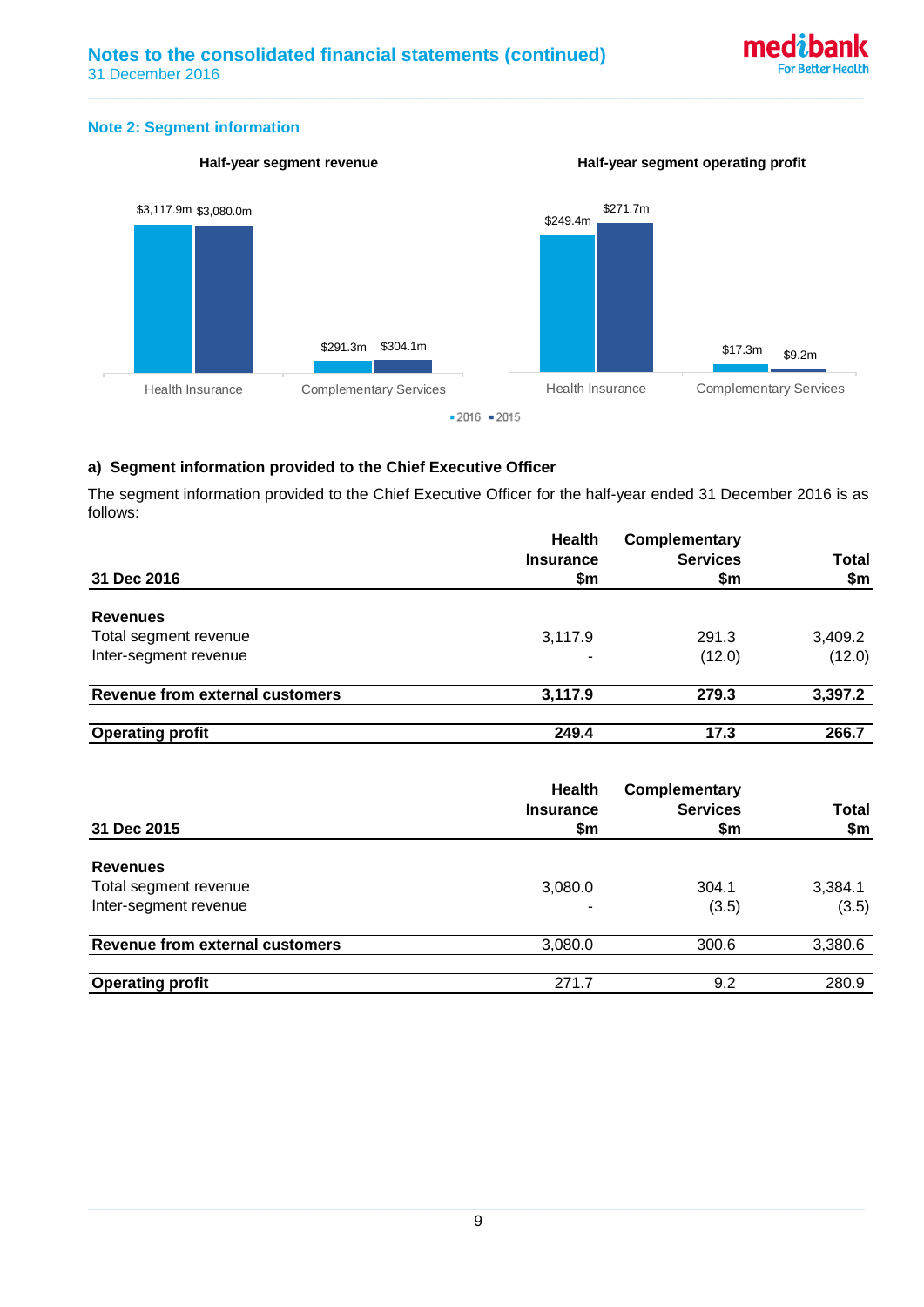#### **Note 2: Segment information (continued)**

#### **b) Other segment information**

#### *(i) Segment operating profit or loss*

The Chief Executive Officer measures the performance of the Group's reportable segments based on the operating profit of the segments.

**\_\_\_\_\_\_\_\_\_\_\_\_\_\_\_\_\_\_\_\_\_\_\_\_\_\_\_\_\_\_\_\_\_\_\_\_\_\_\_\_\_\_\_\_\_\_\_\_\_\_\_\_\_\_\_\_\_\_\_\_\_\_\_\_\_\_\_\_\_\_\_\_\_\_\_\_\_\_\_\_\_\_\_\_\_\_\_\_\_\_**

A reconciliation of the operating profit to the profit for the half-year before income tax of the Group is as follows:

|                                            | <b>Note</b> | 31 Dec 2016<br>\$m | 31 Dec 2015<br>\$m |
|--------------------------------------------|-------------|--------------------|--------------------|
| <b>Total segment operating profit</b>      |             | 266.7              | 280.9              |
| Unallocated to operating segments:         |             |                    |                    |
| Corporate operating expenses               |             | (16.5)             | (13.6)             |
| <b>Group operating profit</b>              |             | 250.2              | 267.3              |
| Other expenses<br>Other income             |             | (6.9)<br>3.2       | (9.8)<br>6.1       |
| Net investment income                      | 5(a)        | 76.8               | 18.6               |
| Profit for the half-year before income tax |             | 323.3              | 282.2              |

#### *(ii) Other items*

Segment operating profit also excludes the following:

- Depreciation and amortisation and operating expenses of the Group's corporate function of \$16.5 million (31 December 2015: \$13.6 million), which are not allocated to segments;
- Other expenses of \$6.9 million (31 December 2015: \$9.8 million) which do not relate to the trading activities of the Group's segments;
- Other income of \$3.2 million (31 December 2015: \$6.1 million) which does not relate to the trading activities of the Group's segments; and
- Net investment income, which comprises:
	- o Interest, distribution and dividend income and related investment management expenses (refer to Note 5(a)), as this arises from investments which are managed by a central treasury function; and
	- o Net gains and losses on disposals of and fair value movements on financial assets and liabilities (refer to Note 5(a)), as they are not indicative of the Group's long-term performance.

#### *(iii) Segment assets and segment liabilities*

No information regarding segment assets and segment liabilities has been disclosed, as these amounts are not reported to the Chief Executive Officer for the purpose of making strategic decisions.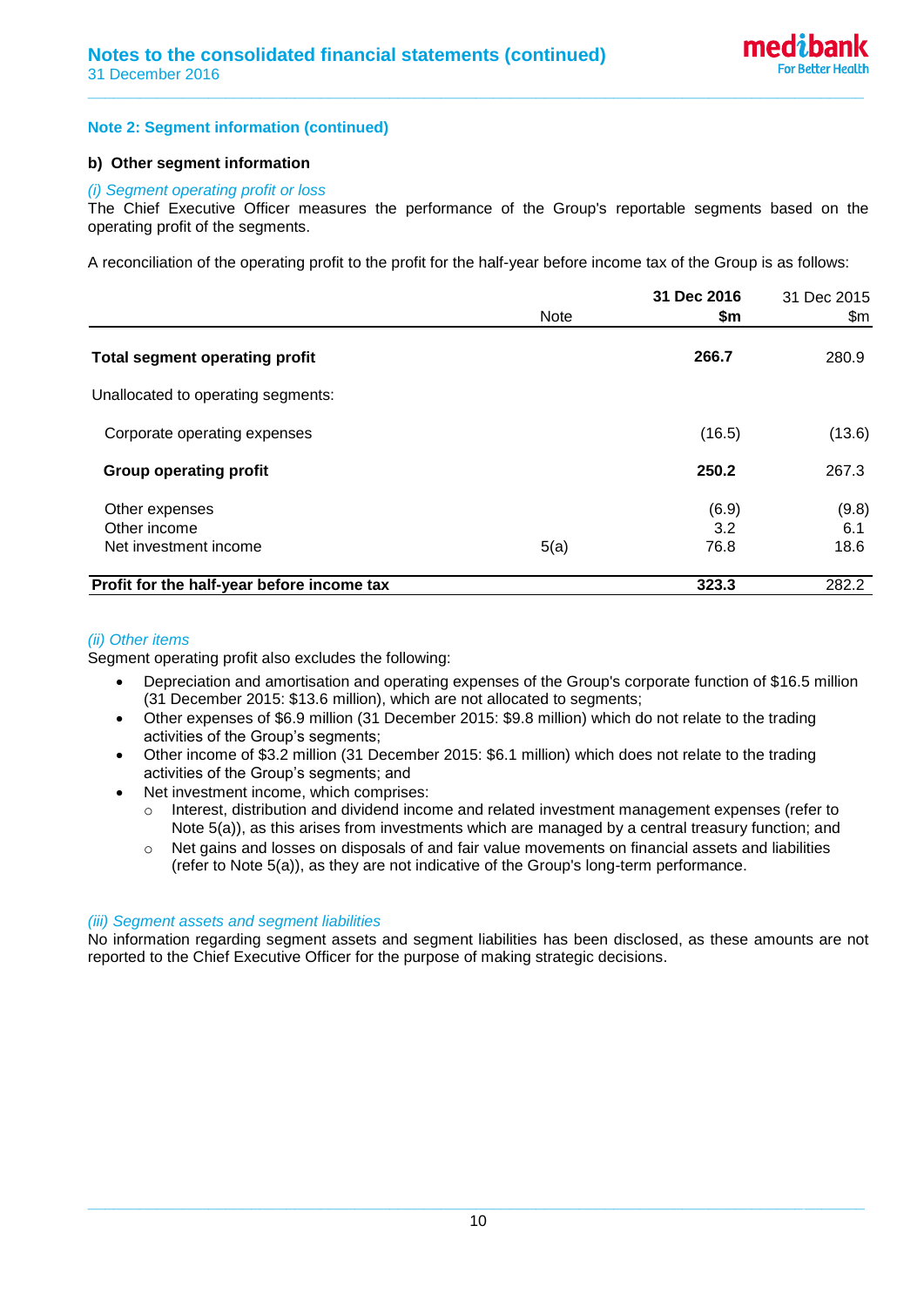#### **Note 3: Insurance underwriting result**



#### **31 December 2016 underwriting result after expenses**

**\_\_\_\_\_\_\_\_\_\_\_\_\_\_\_\_\_\_\_\_\_\_\_\_\_\_\_\_\_\_\_\_\_\_\_\_\_\_\_\_\_\_\_\_\_\_\_\_\_\_\_\_\_\_\_\_\_\_\_\_\_\_\_\_\_\_\_\_\_\_\_\_\_\_\_\_\_\_\_\_\_\_\_\_\_\_\_\_\_\_**

#### **a) Insurance underwriting result**

|                                                                                          | <b>Note</b> | 31 Dec 2016<br>\$m | 31 Dec 2015<br>\$m |
|------------------------------------------------------------------------------------------|-------------|--------------------|--------------------|
| Private health insurance premium revenue                                                 |             | 3,117.9            | 3,080.0            |
| Claims expense                                                                           |             |                    |                    |
| Claims incurred                                                                          | (i)         | (2,617.9)          | (2,546.7)          |
| State levies                                                                             |             | (24.1)             | (24.2)             |
| Net Risk Equalisation Special Account rebates                                            |             | 52.1               | 19.8               |
| Net claims incurred excluding claims handling costs on outstanding<br>claims liabilities |             | (2,589.9)          | (2,551.1)          |
| Movement in claims handling costs on outstanding claims liaiblities                      |             | 0.5                | (0.9)              |
| Net claims incurred                                                                      |             | (2,589.4)          | (2, 552.0)         |
| Underwriting expenses                                                                    |             | (279.1)            | (256.3)            |
| <b>Underwriting result after expenses</b>                                                |             | 249.4              | 271.7              |

(i) Prior to elimination of transactions with the Group's other operating segments of \$12.0 million (31 December 2015: \$3.5 million).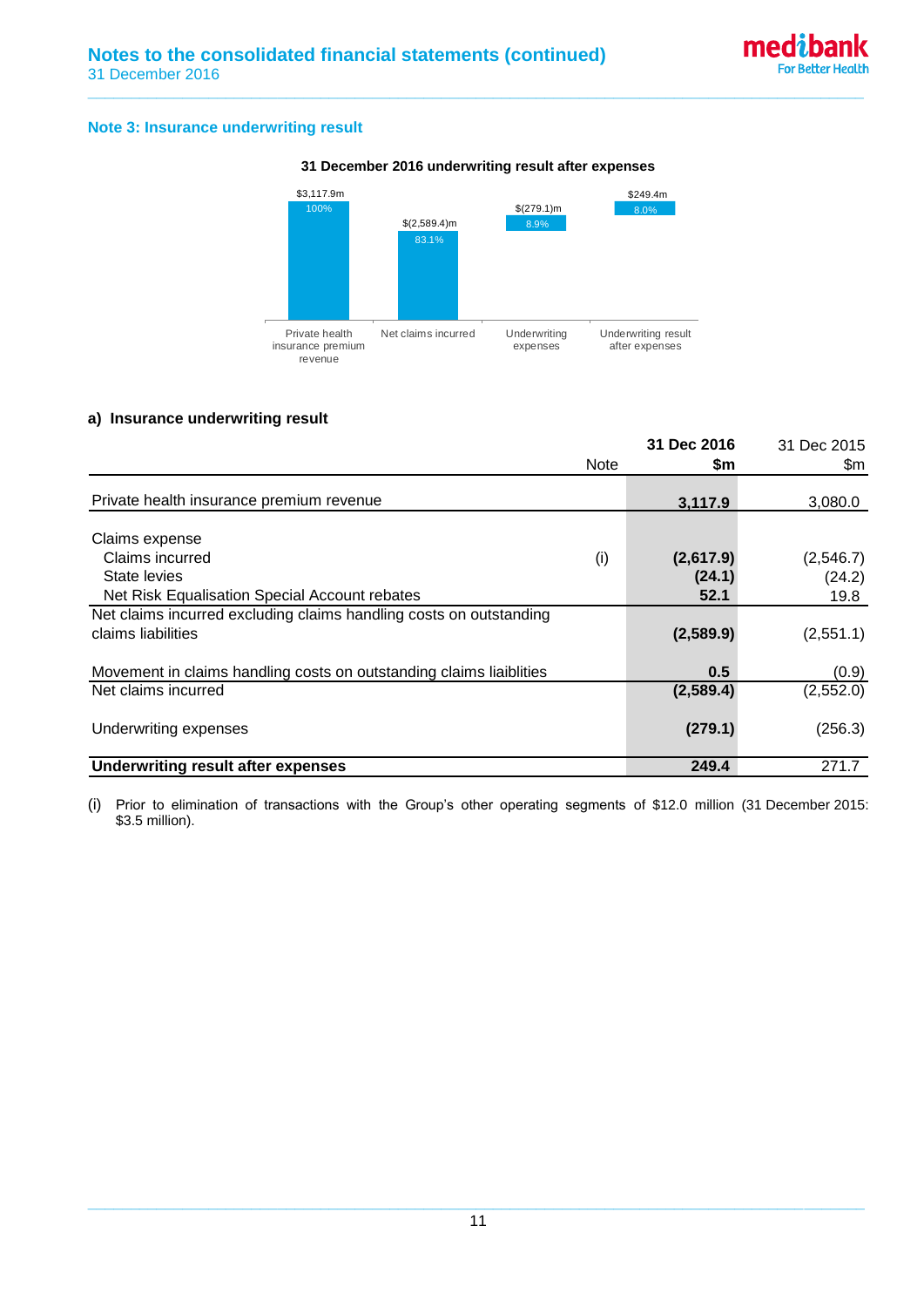#### **Note 3: Insurance underwriting result (continued)**

#### **b) Gross claims liability**

|                                                 |             | 31 Dec 2016 | 30 Jun 2016 |
|-------------------------------------------------|-------------|-------------|-------------|
|                                                 | <b>Note</b> | \$m         | \$m         |
| <b>Current</b>                                  |             |             |             |
| Outstanding claims liability - central estimate | 3(b)(i, ii) | 320.2       | 339.9       |
| Risk margin                                     | 3(b)(i,iii) | 25.1        | 26.6        |
| Claims handling costs                           | 3(b)(iv)    | 8.0         | 8.5         |
|                                                 |             | 353.3       | 375.0       |
|                                                 |             |             |             |
| Claims liability - bonus provision              | 3(b)(v)     | 12.8        | 21.3        |
| <b>Gross claims liability</b>                   | 3(c)        | 366.1       | 396.3       |
|                                                 |             |             |             |
| Non-current                                     |             |             |             |
| Outstanding claims liability - central estimate | 3(b)(i, ii) | 4.9         | 5.3         |
| Risk margin                                     | 3(b)(i,iii) | 0.4         | 0.4         |
| Claims handling costs                           | 3(b)(iv)    | 0.1         | 0.1         |
|                                                 |             | 5.4         | 5.8         |
|                                                 |             |             |             |
| Claims liability - bonus provision              | 3(b)(v)     | 10.8        | 15.5        |
| <b>Gross claims liability</b>                   | 3(c)        | 16.2        | 21.3        |

**\_\_\_\_\_\_\_\_\_\_\_\_\_\_\_\_\_\_\_\_\_\_\_\_\_\_\_\_\_\_\_\_\_\_\_\_\_\_\_\_\_\_\_\_\_\_\_\_\_\_\_\_\_\_\_\_\_\_\_\_\_\_\_\_\_\_\_\_\_\_\_\_\_\_\_\_\_\_\_\_\_\_\_\_\_\_\_\_\_\_**

#### *Key estimate:*

The liability for outstanding claims provides for claims received but not assessed and claims incurred but not received. It is based on an actuarial assessment that considers historical patterns of claim incidence and processing.

The outstanding claims estimate is based on the hospital, ancillary and overseas valuation classes. Estimated outstanding claims for ancillary are calculated using statistical methods adopted for all service months. Estimated outstanding claims for hospital and overseas are calculated using statistical methods adopted for all services months but with service levels for the most recent two service months being based on the latest forecast. Adjustments are then applied to reflect any unusual or abnormal events that may affect the estimate of service levels such as major variability to claims processing volumes. The process for establishing the outstanding claims provision involves consultation with internal actuaries, claims managers and other senior management. The process includes monthly internal claims review meetings attended by senior management and the Chief Actuary. The critical assumption in determining the outstanding claims liability is the extent to which claim incidence and development patterns are consistent with past experience.

| <b>Outstanding</b><br>(i)<br><b>claims</b><br>liability -<br>central<br>estimate | The outstanding claims liability comprises the central estimate and a risk margin (refer to<br>Note 3 (b)(iii)). The central estimate is an estimate of the level of claims liability.<br><b>Key estimate</b><br>The central estimate is based on statistical analysis of historical experience which assumes<br>an underlying pattern of claims development and payment. The final selected central<br>estimate is based on a judgemental consideration of this analysis and other qualitative<br>information. The central estimate excludes the impact of the Risk Equalisation Special<br>Account. A separate estimate is made of levies payable into and recoveries from this<br>account. |
|----------------------------------------------------------------------------------|-----------------------------------------------------------------------------------------------------------------------------------------------------------------------------------------------------------------------------------------------------------------------------------------------------------------------------------------------------------------------------------------------------------------------------------------------------------------------------------------------------------------------------------------------------------------------------------------------------------------------------------------------------------------------------------------------|
| (ii) Discounting                                                                 | The outstanding claims liability central estimate is discounted to present value using a risk-<br>free rate of 1.81 percent per annum which equates to a reduction in the central estimate of<br>\$0.8 million (30 June 2016: 1.96 percent, \$0.9 million).                                                                                                                                                                                                                                                                                                                                                                                                                                   |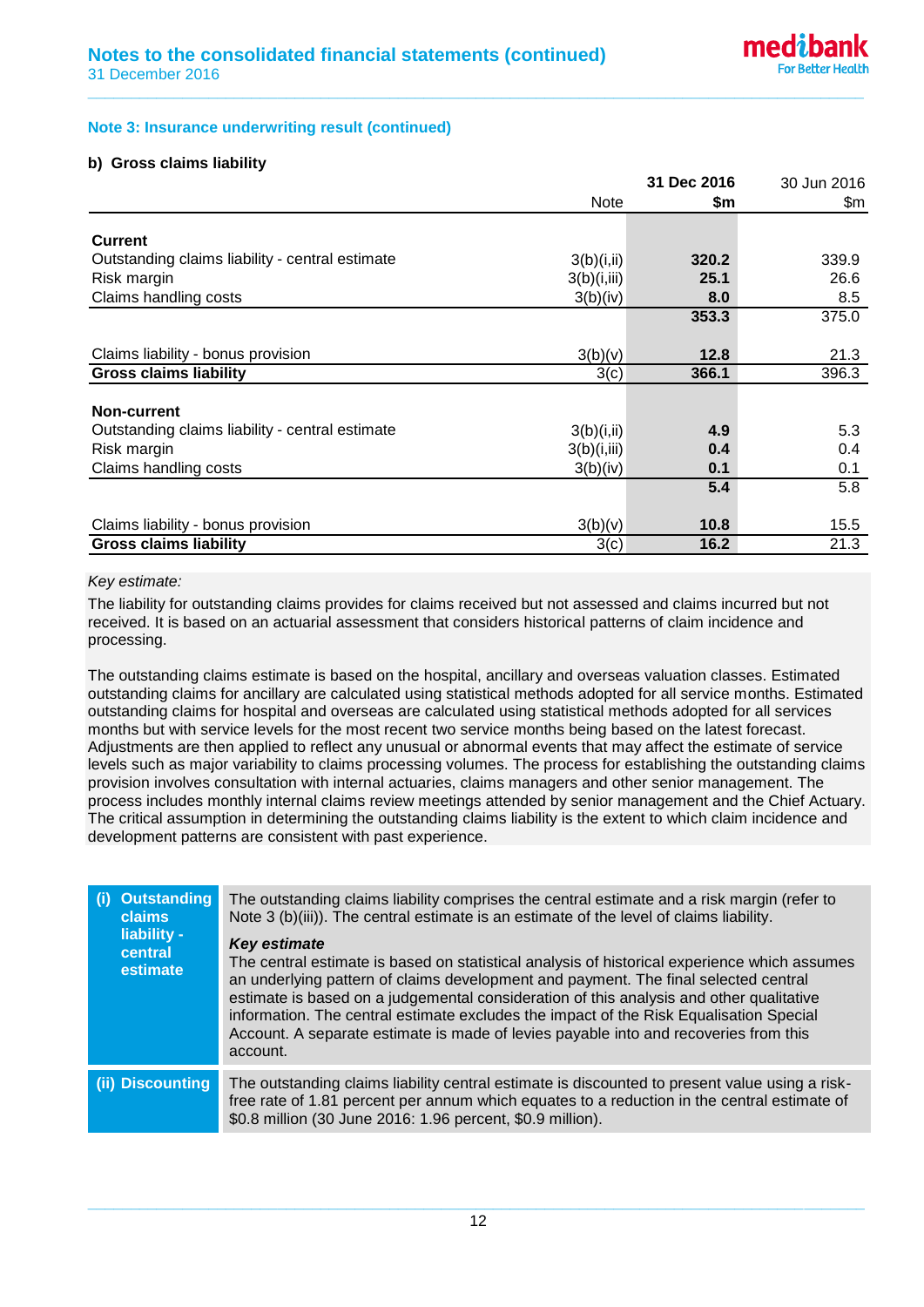### **Note 3: Insurance underwriting result (continued)**

### **b) Gross claims liability (continued)**

| (iii) Risk margin                                        | An overall risk margin considers the uncertainty surrounding the outstanding claims liability.<br>The risk margin applied to the Group's outstanding claims central estimate (net of risk<br>equalisation) at 31 December 2016 is 7.7 percent (30 June 2016: 7.7 percent).<br><b>Key estimate</b><br>The risk margin is based on an analysis of past experience, including comparing the<br>volatility of past payments to the central estimate. The risk margin has been estimated to<br>equate to the Group's objective of achieving a probability of adequacy of at least 95 percent<br>(30 June 2016: 95 percent). |
|----------------------------------------------------------|------------------------------------------------------------------------------------------------------------------------------------------------------------------------------------------------------------------------------------------------------------------------------------------------------------------------------------------------------------------------------------------------------------------------------------------------------------------------------------------------------------------------------------------------------------------------------------------------------------------------|
| (iv)Claims<br>handling<br>costs                          | The allowance for claims handling costs at 31 December 2016 is 2.5 percent of the<br>outstanding claims liability (30 June 2016: 2.5 percent).                                                                                                                                                                                                                                                                                                                                                                                                                                                                         |
| (v) Claims<br>liabilities -<br><b>bonus</b><br>provision | Certain private health insurance products (Package Bonus, Ultra Bonus and Membership<br>Bonus) include benefits that carry forward. Package Bonus carries forward unused benefit<br>entitlements in a calendar year for five calendar years. Membership Bonus carries forward<br>unused benefit entitlements in a calendar year for 10 calendar years. Ultra Bonus carries<br>forward unused benefit entitlements without limit.<br>The Group's claims liabilities include a provision to cover expected future utilisation of these                                                                                   |
|                                                          | benefit entitlements of the current membership.                                                                                                                                                                                                                                                                                                                                                                                                                                                                                                                                                                        |
|                                                          | <b>Key estimate</b><br>The bonus provision includes the total entitlement available to members under the terms of<br>the relevant insurance policies, less any amounts utilised, with a probability of utilisation<br>based on past experience and current claiming patterns applied. The true cost of these<br>entitlements cannot be known with certainty until any unclaimed entitlements are processed.                                                                                                                                                                                                            |

**\_\_\_\_\_\_\_\_\_\_\_\_\_\_\_\_\_\_\_\_\_\_\_\_\_\_\_\_\_\_\_\_\_\_\_\_\_\_\_\_\_\_\_\_\_\_\_\_\_\_\_\_\_\_\_\_\_\_\_\_\_\_\_\_\_\_\_\_\_\_\_\_\_\_\_\_\_\_\_\_\_\_\_\_\_\_\_\_\_\_**

#### **c) Reconciliation of movement in claims liabilities**

|                                          | 6 months<br>31 Dec 2016 | 12 months<br>30 Jun 2016 |  |
|------------------------------------------|-------------------------|--------------------------|--|
|                                          |                         |                          |  |
|                                          | \$m                     | \$m                      |  |
| Balance at beginning of period (1 July)  | 417.6                   | 410.6                    |  |
| Claims incurred during the period        | 2,623.0                 | 5,178.4                  |  |
| Claims paid during the period            | (2,641.1)               | (5, 137.1)               |  |
| Amount over provided on central estimate | (15.2)                  | (36.7)                   |  |
| Risk margin                              | (1.6)                   | 0.8                      |  |
| Claims handling costs                    | (0.5)                   | 1.5                      |  |
| Movement in discount                     | 0.1                     | 0.1                      |  |
| <b>Balance at end of period</b>          | 382.3                   | 417.6                    |  |

Note: movement includes both current and non-current. Claims incurred and claims paid exclude levies and rebates.

#### **(d) Impact of changes in key variables on the outstanding claims provision**

The central estimate, discount rate, risk margin and weighted average term to settlement are the key outstanding claims variables. A 10 percent increase/decrease in the central estimate would result in a \$22.8 million decrease/increase to profit after tax (30 June 2016: \$24.2 million) and a \$22.8 million decrease/increase to equity (30 June 2016: \$24.2 million). A 1 percent movement in other key outstanding claims variables, including discount rate, risk margin and weighted average term to settlement, would result in an insignificant decrease/increase to profit after tax and equity.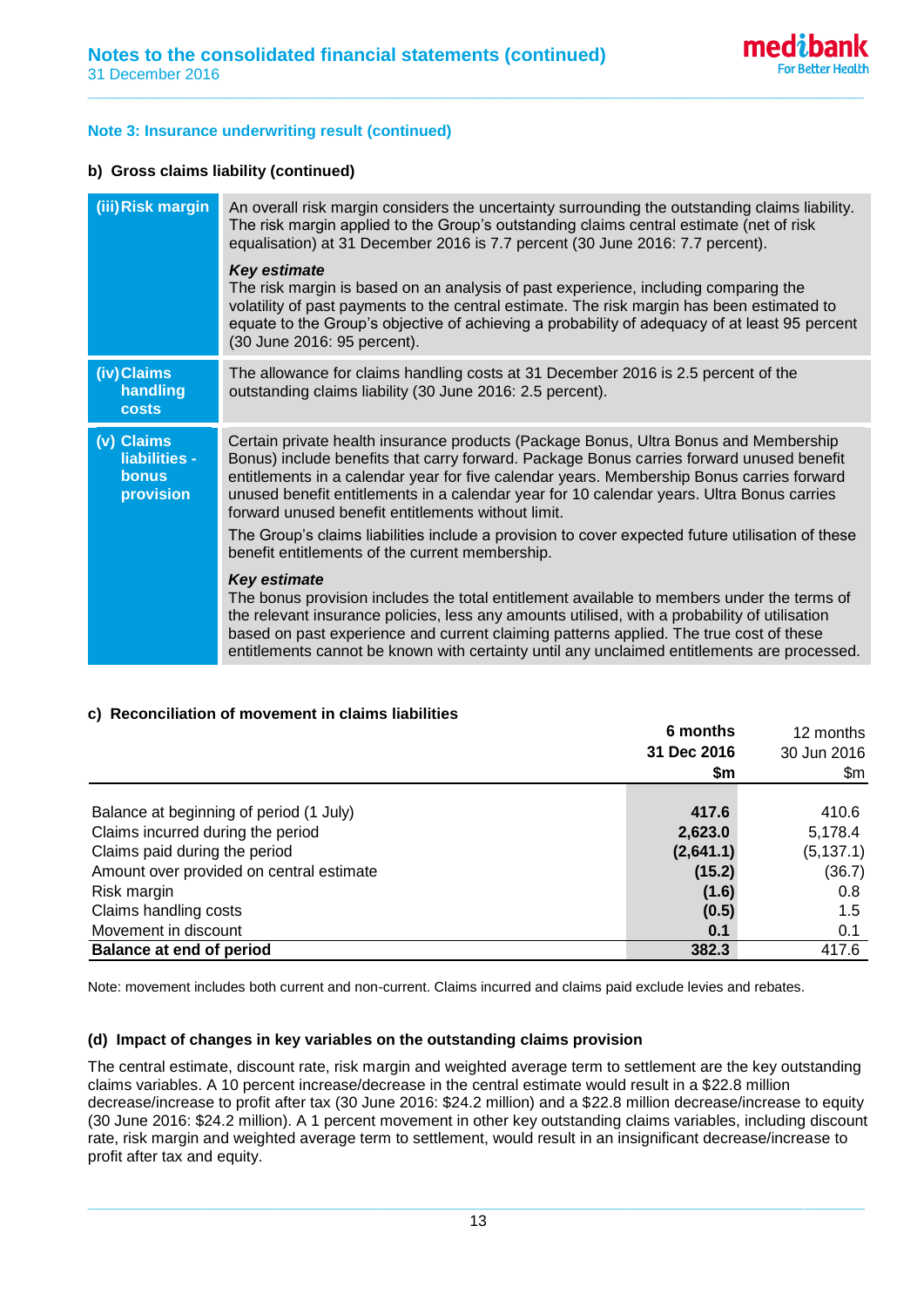## **Note 4: Dividends**

|                                                  | cents per fully<br>paid share | \$m   | <b>Payment date</b> |
|--------------------------------------------------|-------------------------------|-------|---------------------|
| 31 Dec 2016<br>2016 final fully franked dividend | 6.0                           | 165.2 | 28 September 2016   |
|                                                  |                               |       |                     |
| 31 Dec 2015<br>2015 final fully franked dividend | 5.3                           | 146.0 | 28 September 2015   |

**\_\_\_\_\_\_\_\_\_\_\_\_\_\_\_\_\_\_\_\_\_\_\_\_\_\_\_\_\_\_\_\_\_\_\_\_\_\_\_\_\_\_\_\_\_\_\_\_\_\_\_\_\_\_\_\_\_\_\_\_\_\_\_\_\_\_\_\_\_\_\_\_\_\_\_\_\_\_\_\_\_\_\_\_\_\_\_\_\_\_**

No dividends have been paid since the end of the reporting period.

#### **Note 5: Investment portfolio**

The Group's investment portfolio comprises the following:



For investment portfolio classification purposes:

(i) Property includes Land and Buildings (\$24.2 million)

(ii) Fixed income excludes cash with maturities between 3-12 months (\$25.1 million)

(iii) Cash comprises cash and cash equivalents (\$524.5 million), cash with maturities between 3-12 months (\$25.1 million) less cash held for day to day operations of the business (\$40.8 million).

#### *Key judgement and estimate:*

The Group classifies its investments in listed and unlisted securities as financial assets that back insurance liabilities and are therefore designated at fair value on initial recognition. In determining the fair value of investments, if quoted market prices are not available, fair values are estimated on the basis of pricing models or other recognised valuation techniques. The assumptions used as inputs into these models include the value of variables such as risk-free rates, volatility, strike rates, time to expiry, credit-default swap levels, and correlations. Investments for which valuation is based on significant unobservable inputs as described above are those classified as level 3 in the fair value measurement hierarchy.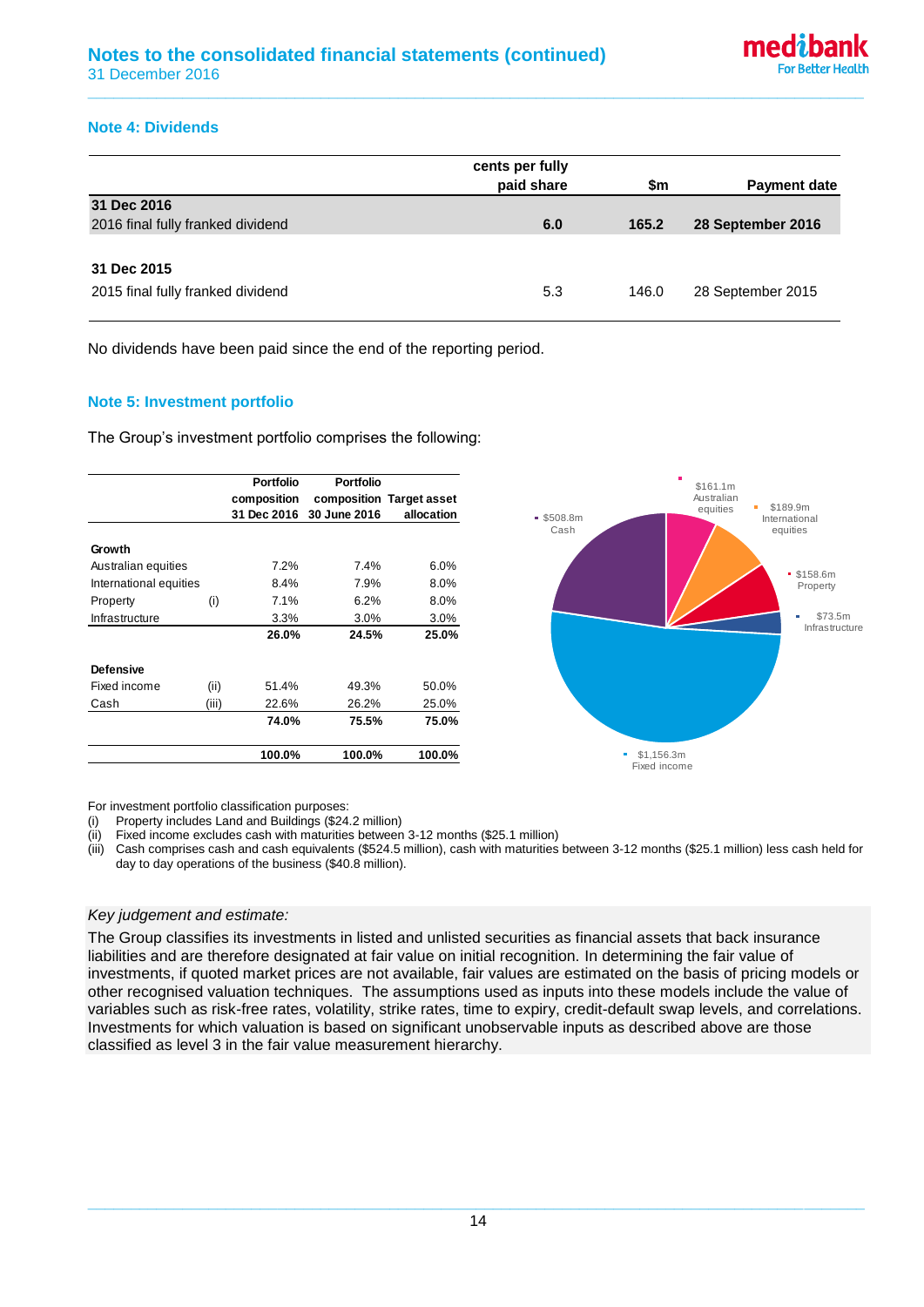### **Note 5: Investment portfolio (continued)**

### **a) Net investment income**

|                                                             | 31 Dec 2016 | 31 Dec 2015 |  |
|-------------------------------------------------------------|-------------|-------------|--|
|                                                             | \$m         | \$m         |  |
|                                                             |             |             |  |
| Interest                                                    | 22.0        | 23.1        |  |
| <b>Trust distributions</b>                                  | 28.0        | 29.8        |  |
| Dividend income                                             |             | 4.9         |  |
| Investment management fees                                  | (1.7)       | (2.0)       |  |
| Net gain/(loss) on fair value movements on financial assets | 22.4        | (49.9)      |  |
| Net gain on disposal of financial assets                    | 6.1         | 12.7        |  |
|                                                             | 76.8        | 18.6        |  |

**\_\_\_\_\_\_\_\_\_\_\_\_\_\_\_\_\_\_\_\_\_\_\_\_\_\_\_\_\_\_\_\_\_\_\_\_\_\_\_\_\_\_\_\_\_\_\_\_\_\_\_\_\_\_\_\_\_\_\_\_\_\_\_\_\_\_\_\_\_\_\_\_\_\_\_\_\_\_\_\_\_\_\_\_\_\_\_\_\_\_**

#### **b) Fair value hierarchy**

The fair value of the Group's investments are measured according to the following fair value measurement hierarchy:

- Level 1: Quoted prices (unadjusted current bid price) in active markets for identical assets or liabilities;
- Level 2: Inputs other than quoted prices included within level 1 that are observable for the asset or liability, either directly (as prices) or indirectly (derived from prices); and
- Level 3: Inputs for the asset or liability that are not based on observable market data (unobservable inputs).

The following tables present the Group's financial assets measured and recognised at fair value on a recurring basis.

| 31 Dec 2016                                           |     | Level 1<br>\$m           | Level <sub>2</sub><br>\$m | Level 3<br>\$m | <b>Total</b><br>\$m |
|-------------------------------------------------------|-----|--------------------------|---------------------------|----------------|---------------------|
| Financial assets at fair value through profit or loss |     |                          |                           |                |                     |
| Australian equities                                   | (i) | $\overline{\phantom{a}}$ | 161.1                     |                | 161.1               |
| International equities                                | (i) |                          | 189.9                     |                | 189.9               |
| Property                                              |     | 1.7                      | 132.7                     |                | 134.4               |
| Infrastructure                                        |     |                          | 73.5                      |                | 73.5                |
| Fixed income                                          |     | 88.1                     | 1,093.3                   |                | 1,181.4             |
|                                                       |     |                          |                           |                |                     |
|                                                       |     | 89.8                     | 1,650.5                   | ۰.             | 1,740.3             |
|                                                       |     |                          |                           |                |                     |
|                                                       |     | Level 1                  | Level <sub>2</sub>        | Level 3        | <b>Total</b>        |
| 30 Jun 2016                                           |     | \$m                      | \$m                       | \$m            | \$m                 |
| Financial assets at fair value through profit or loss |     |                          |                           |                |                     |
| Australian equities                                   | (i) | $\overline{\phantom{a}}$ | 179.9                     |                | 179.9               |
| International equities                                | (i) |                          | 191.5                     |                | 191.5               |
| Property                                              |     | 1.6                      | 126.1                     |                | 127.7               |
| Infrastructure                                        |     |                          | 71.9                      |                | 71.9                |
| Fixed income                                          |     | 145.2                    | 1,299.6                   |                | 1,444.8             |
|                                                       |     |                          |                           |                |                     |
|                                                       |     | 146.8                    | 1,869.0                   |                | 2,015.8             |

(i) Australian and international equities are categorised within level 2 of the fair value measurement hierarchy as they are indirectly held through unit trusts.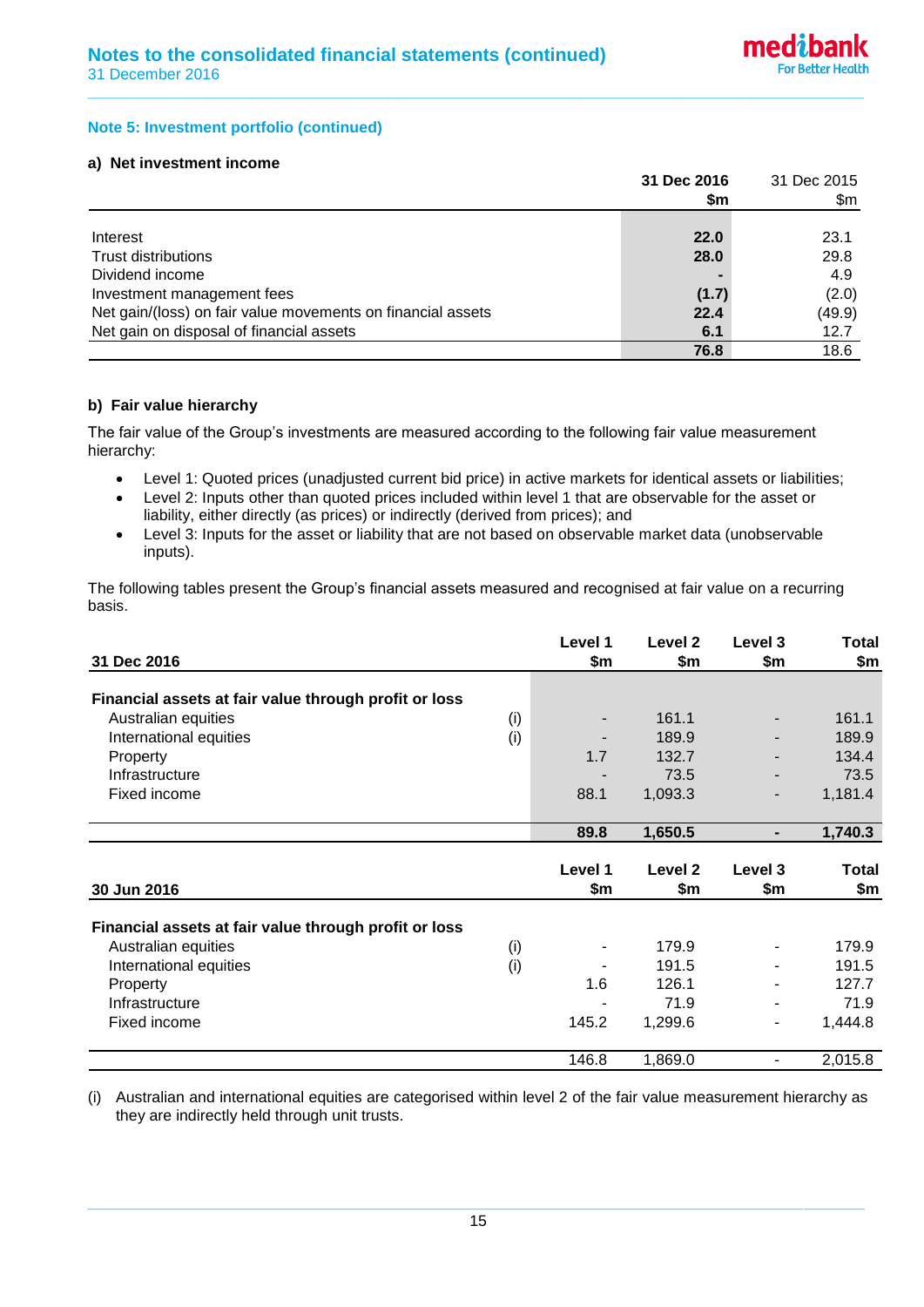## **Note 5: Investment portfolio (continued)**

#### **b) Fair value hierarchy (continued)**

The Group's other financial instruments, being trade and other receivables and trade and other payables, are not measured at fair value. The fair value of these instruments has not been disclosed, as due to their short-term nature, their carrying amounts are assumed to approximate their fair values.

**\_\_\_\_\_\_\_\_\_\_\_\_\_\_\_\_\_\_\_\_\_\_\_\_\_\_\_\_\_\_\_\_\_\_\_\_\_\_\_\_\_\_\_\_\_\_\_\_\_\_\_\_\_\_\_\_\_\_\_\_\_\_\_\_\_\_\_\_\_\_\_\_\_\_\_\_\_\_\_\_\_\_\_\_\_\_\_\_\_\_**

The Group did not measure any financial assets or financial liabilities at fair value on a non-recurring basis at 31 December 2016.

The Group recognises any transfers into and transfers out of fair value hierarchy levels from the date of effect of the transfer. At 31 December 2015, Australian equities with a carrying amount of \$161.1 million were transferred from level 1 to level 2 as the investments in the equities were through an unlisted unit trust. At 30 June 2015, Medibank had a direct investment in these exchange traded equities and therefore were classified as level 1.

#### **c) Valuation techniques**

The fair value of financial instruments traded in active markets (such as exchange traded equities) is based on quoted market prices at the end of the reporting period. The quoted market price used for financial assets held by the Group is the current bid price. These instruments are included in level 1.

The fair value of level 2 financial instruments is determined using a variety of valuation techniques which make assumptions based on market conditions existing at the end of each reporting period. Valuation methods include quoted market prices or dealer quotes for similar instruments, yield curve calculations using the mid yield, vendor or independent developed models.

The fair value of forward exchange contracts is determined using forward exchange market rates at the end of the reporting period. These instruments are included in level 2.

There are no investments classified as level 3.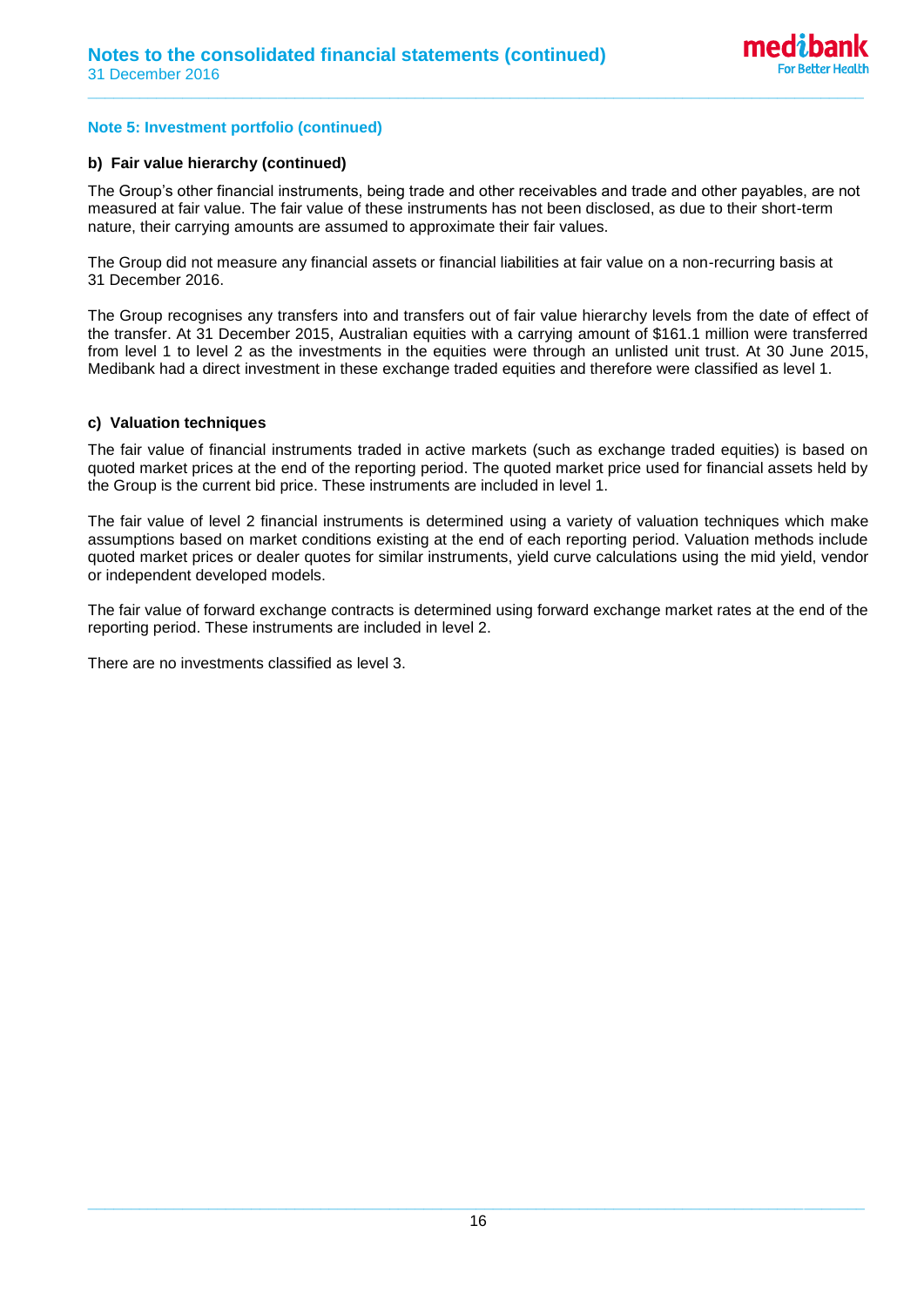## **Note 6: Reconciliation of profit after income tax to net cash flow from operating activities**

**\_\_\_\_\_\_\_\_\_\_\_\_\_\_\_\_\_\_\_\_\_\_\_\_\_\_\_\_\_\_\_\_\_\_\_\_\_\_\_\_\_\_\_\_\_\_\_\_\_\_\_\_\_\_\_\_\_\_\_\_\_\_\_\_\_\_\_\_\_\_\_\_\_\_\_\_\_\_\_\_\_\_\_\_\_\_\_\_\_\_**

|                                                             | 31 Dec 2016 | 31 Dec 2015 |
|-------------------------------------------------------------|-------------|-------------|
|                                                             | \$m         | \$m         |
|                                                             |             |             |
| Profit for the half-year                                    | 231.9       | 227.6       |
| Depreciation                                                | 6.9         | 7.6         |
| Amortisation of intangibles assets                          | 18.7        | 11.0        |
| Amortisation of deferred acquisition costs                  | 16.2        | 11.7        |
| Impairment of trade receivables                             |             | 0.1         |
| Net loss/(gain) on disposal of assets                       | 1.0         | 0.8         |
| Net realised loss/(gain) on financial assets                | (6.1)       | (12.7)      |
| Net unrealised loss/(gain) on financial assets              | (22.4)      | 49.9        |
| Interest income                                             | (22.0)      | (23.1)      |
| Dividend income reinvested                                  |             | (4.9)       |
| Trust distribution reinvested                               | (28.0)      | (29.8)      |
| Investment expenses                                         | 1.7         | 2.0         |
| Gain on sale of businesses                                  |             | (4.5)       |
| Settlement costs for sale of businesses                     |             | (19.2)      |
| Non-cash share-based payments expense                       | 1.4         | 1.9         |
| Change in operating assets and liabilities:                 |             |             |
| Decrease/(increase) in trade and other receivables          | 5.0         | (8.6)       |
| Decrease/(increase) in deferred acquisition costs           | (14.4)      | (9.2)       |
| Decrease/(increase) in other assets                         | (2.1)       | (1.6)       |
| (Decrease)/increase in net deferred tax liabilities         | 8.4         | (4.0)       |
| (Decrease)/increase in trade and other payables             | (46.9)      | (93.7)      |
| (Decrease)/increase in unearned premium liability           | (168.4)     | (168.3)     |
| (Decrease)/increase in claims liabilities                   | (35.3)      | (29.7)      |
| (Decrease)/increase in income tax liability                 | (13.6)      | 21.1        |
| (Decrease)/increase in provisions and employee entitlements | (7.8)       | (12.6)      |
|                                                             |             |             |
| Net cash outflow from operating activities                  | (75.8)      | (88.2)      |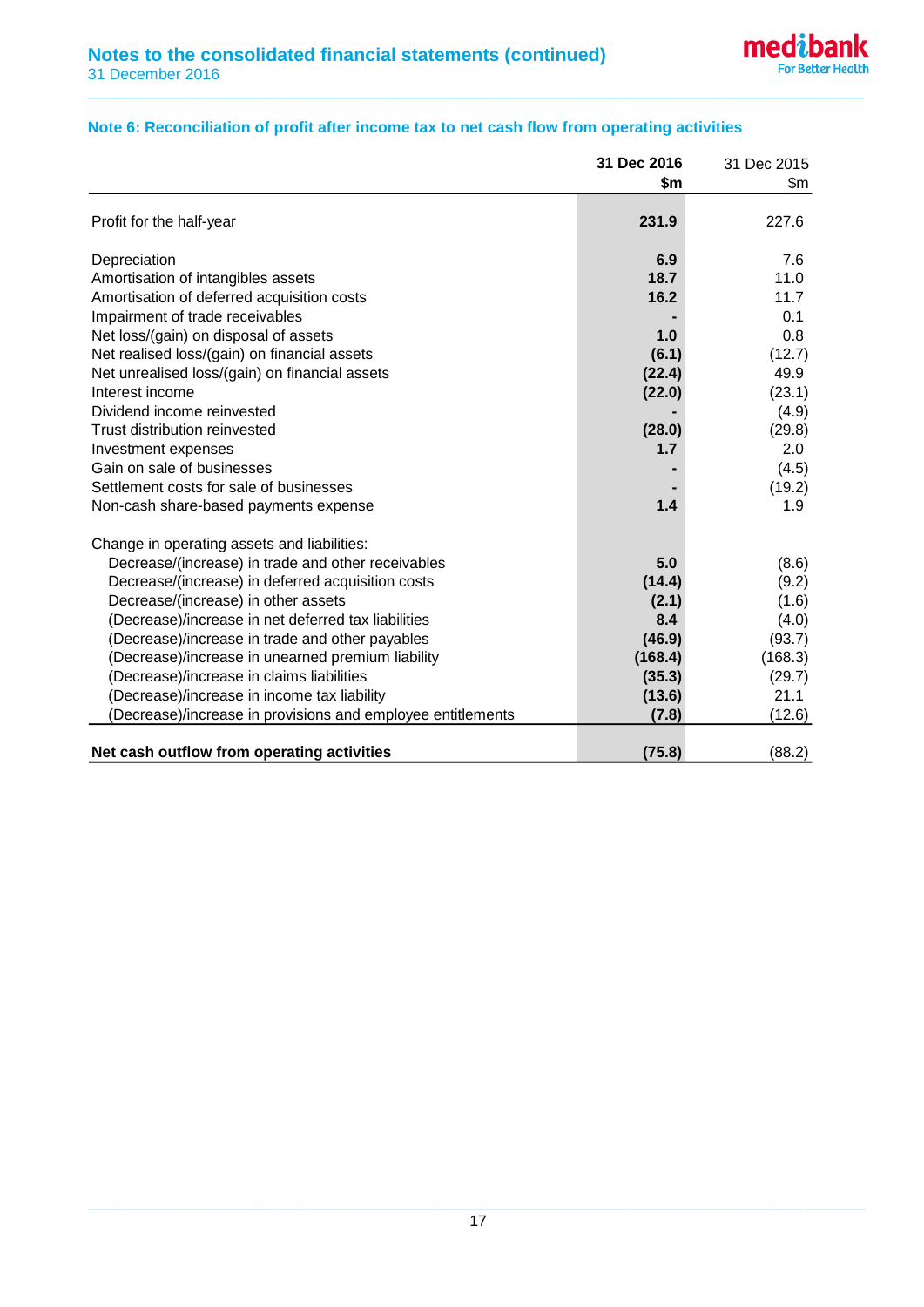#### **Note 7: Intangible assets**

|                                 |          | <b>Customer</b>        | <b>Internally</b> |                 | <b>Assets</b>            |         |
|---------------------------------|----------|------------------------|-------------------|-----------------|--------------------------|---------|
|                                 |          | <b>Contracts &amp;</b> | Generated         | <b>Acquired</b> | under                    |         |
|                                 | Goodwill | <b>Relationships</b>   | <b>Software</b>   |                 | Software construction    | Total   |
|                                 | \$m      | \$m                    | \$m               | \$m             | \$m                      | \$m     |
| <b>Gross carrying amount</b>    |          |                        |                   |                 |                          |         |
| Balance at 1 July 2016          | 188.8    | 80.6                   | 345.1             | 17.8            | 12.4                     | 644.7   |
| Additions                       |          |                        | 11.8              |                 | 14.1                     | 25.9    |
|                                 |          |                        | 7.4               |                 | (7.4)                    |         |
| Transfers in/(out)              |          |                        |                   |                 |                          |         |
| <b>Disposals</b>                |          |                        | (20.4)            |                 |                          | (20.4)  |
| Balance at 31 December 2016     | 188.8    | 80.6                   | 343.9             | 17.8            | 19.1                     | 650.2   |
| <b>Accumulated amortisation</b> |          |                        |                   |                 |                          |         |
| and impairment                  |          |                        |                   |                 |                          |         |
| Balance at 1 July 2016          | (81.5)   | (50.0)                 | (182.7)           | (17.6)          | -                        | (331.8) |
| Amortisation expense            |          | (3.5)                  | (15.0)            | (0.2)           | -                        | (18.7)  |
| <b>Disposals</b>                |          |                        | 20.0              |                 | -                        | 20.0    |
| Balance at 31 December 2016     | (81.5)   | (53.5)                 | (177.7)           | (17.8)          | $\overline{\phantom{a}}$ | (330.5) |
|                                 |          |                        |                   |                 |                          |         |
|                                 |          |                        |                   |                 |                          |         |
| <b>Closing net book amount</b>  |          |                        |                   |                 |                          |         |
| As at 31 December 2016          | 107.3    | 27.1                   | 166.2             |                 | 19.1                     | 319.7   |
|                                 |          |                        |                   |                 |                          |         |
| As at 30 June 2016              | 107.3    | 30.6                   | 162.4             | 0.2             | 12.4                     | 312.9   |

**\_\_\_\_\_\_\_\_\_\_\_\_\_\_\_\_\_\_\_\_\_\_\_\_\_\_\_\_\_\_\_\_\_\_\_\_\_\_\_\_\_\_\_\_\_\_\_\_\_\_\_\_\_\_\_\_\_\_\_\_\_\_\_\_\_\_\_\_\_\_\_\_\_\_\_\_\_\_\_\_\_\_\_\_\_\_\_\_\_\_**

#### **a) Estimated impairment of goodwill and customer contracts and relationships**

#### *Key judgement and estimate:*

The Group tests whether goodwill and customer contract and relationship assets have suffered any impairment on an annual basis, or more frequently if events or changes in circumstances indicate that they may be impaired.

Management have performed an assessment for indicators of impairment of the Group's intangible assets as at 31 December 2016 and have concluded that no indicators of impairment existed.

In assessing the goodwill for impairment, the recoverable amount of the CGU was determined based on a valuein-use calculation. The key assumptions used in testing the CGU for impairment are outlined in the Group's annual financial report for the year ended 30 June 2016.

#### **Note 8: Income tax expense**

|                                    | 31 Dec 2016<br>\$m | 31 Dec 2015<br>\$m\$ |  |
|------------------------------------|--------------------|----------------------|--|
|                                    |                    |                      |  |
| Current tax                        | 83.1               | 81.9                 |  |
| Deferred tax                       | 8.3                | (4.1)                |  |
| Adjustment for tax of prior period | $\blacksquare$     | (23.2)               |  |
|                                    | 91.4               | 54.6                 |  |

(i) Medibank was successful in having a change in tax position for prior periods endorsed by the Australian Taxation Office in December 2015 resulting in a previously unclaimed tax deduction being allowed. This deduction was recorded in the 2016 financial year.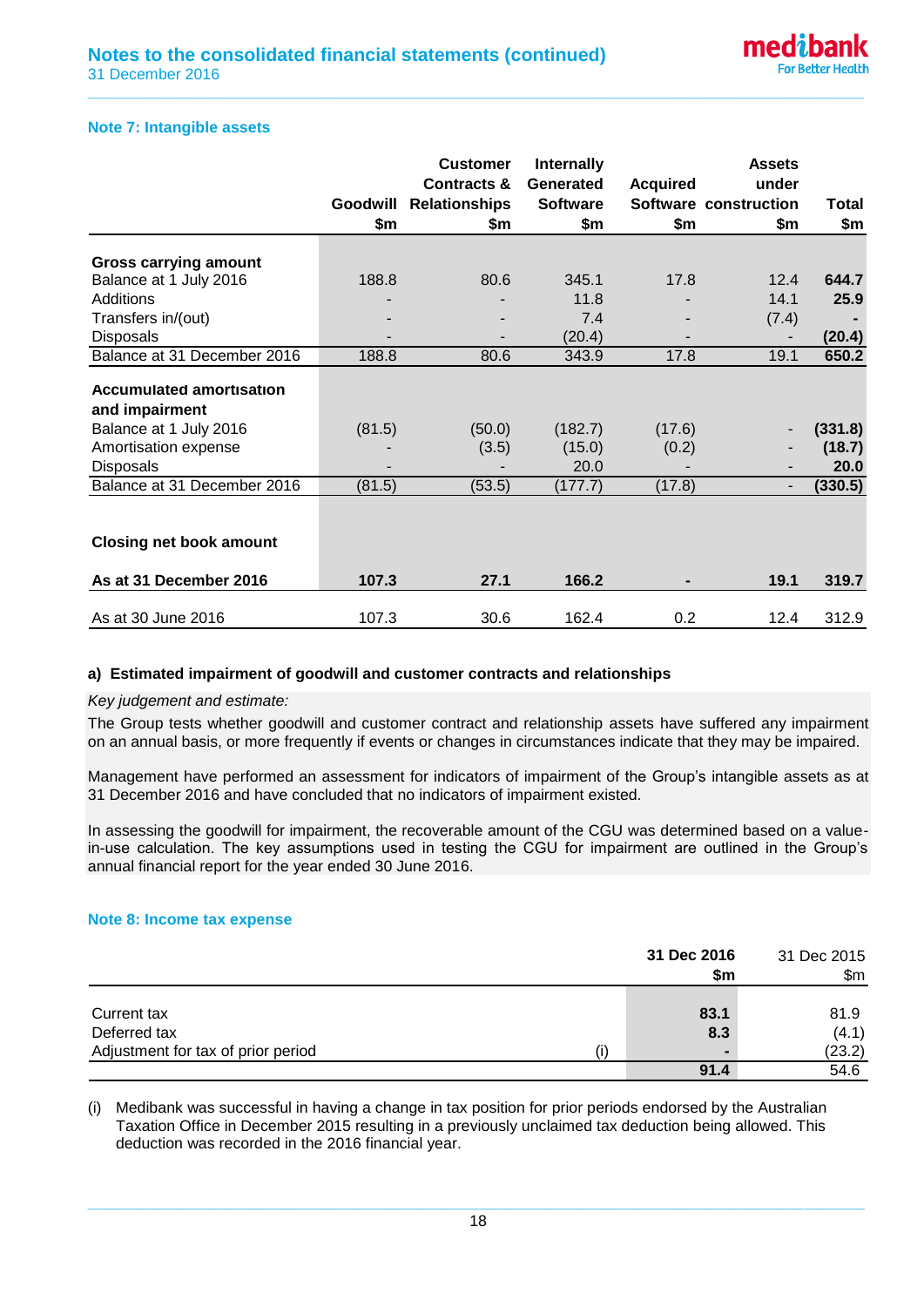#### **Note 9: Contingencies**

On 16 June 2016, the Australian Competition and Consumer Commission (ACCC) issued proceedings in the Federal Court of Australia against Medibank Private Limited. The ACCC alleges that Medibank engaged in misleading and deceptive conduct, made false representations and representations liable to mislead the public, and engaged in unconscionable conduct by failing to notify members of changes to contractual arrangements with a number of in-hospital diagnostic service providers. A trial has been set to commence on 14 March 2017. Medibank denies the allegations and will be defending the claim. In the event that a Court finds in the ACCC's favour, the Group may have potential liabilities, including pecuniary penalties. Medibank and the ACCC have continued to move through the court process during the period ended 31 December 2016.

**\_\_\_\_\_\_\_\_\_\_\_\_\_\_\_\_\_\_\_\_\_\_\_\_\_\_\_\_\_\_\_\_\_\_\_\_\_\_\_\_\_\_\_\_\_\_\_\_\_\_\_\_\_\_\_\_\_\_\_\_\_\_\_\_\_\_\_\_\_\_\_\_\_\_\_\_\_\_\_\_\_\_\_\_\_\_\_\_\_\_**

#### **Note 10: Events occurring after the reporting period**

Since 31 December 2016, Directors have declared a fully franked interim dividend of \$144.6m (5.25 cents per share) to be paid on 29 March 2017.

Apart from the interim dividend declared, there have been no events occurring after the reporting period which would have a material effect on the Group's consolidated interim financial report at 31 December 2016.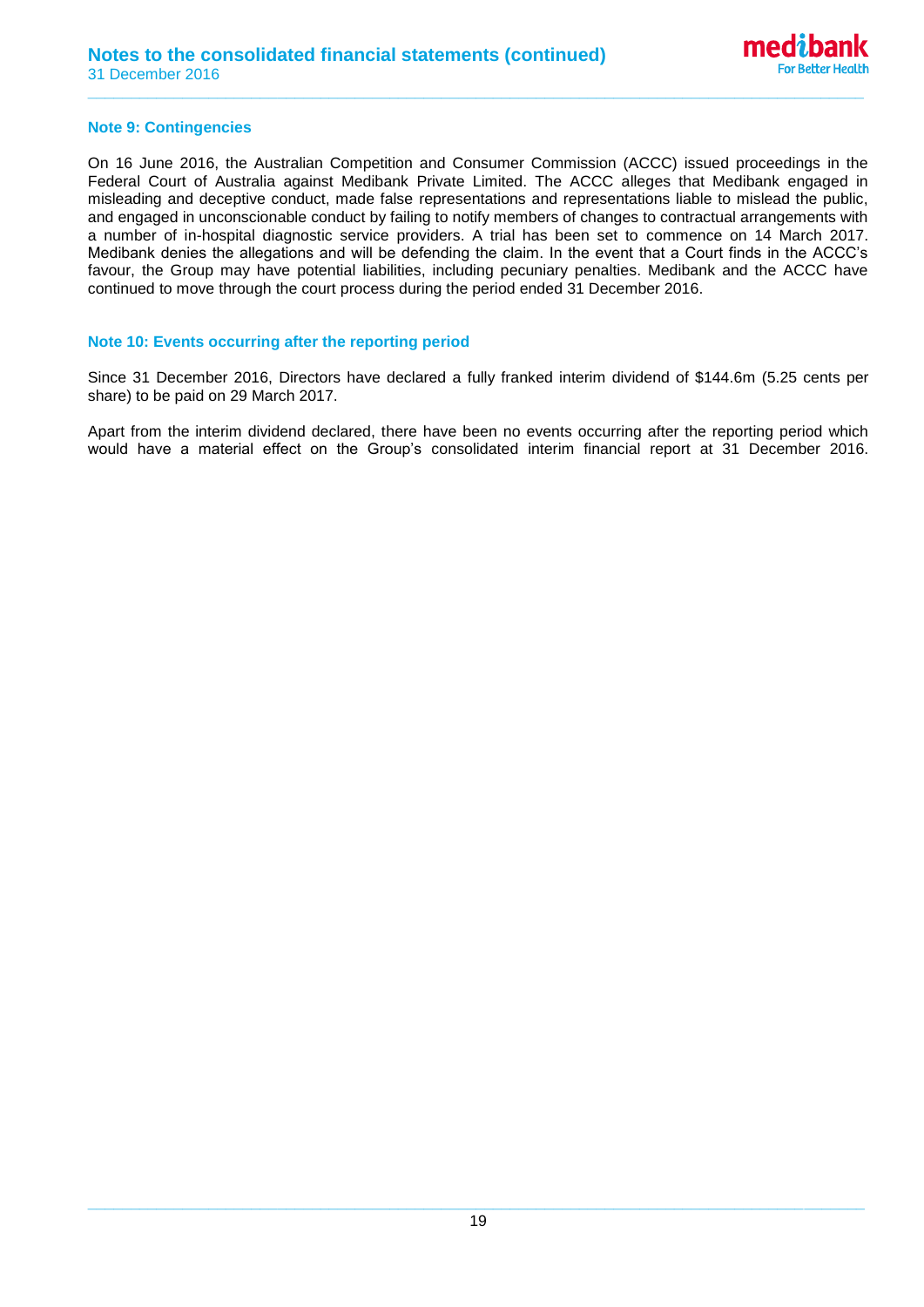

The directors declare that, in the opinion of the directors:

- (a) the financial statements and notes set out on pages 4 to 19 are in accordance with *the Corporations Act 2001*, including:
	- i. giving a true and fair view of the Consolidated Entity's financial position as at 31 December 2016 and of its performance for the half-year ended on that date; and
	- ii. complying with *Australian Accounting Standards, the Corporations Regulations 2001* and other mandatory professional reporting requirements; and
- (b) there are reasonable grounds to believe that the Company and the Group will be able to pay their debts as and when they become due and payable.

This declaration is made in accordance with a resolution of the directors.

On behalf of the Board,

Grabelly Mexander

Elizabeth Alexander AM Craig Drummond<br>Chairman Chief Executive C

17 February 2017 Melbourne

Chief Executive Officer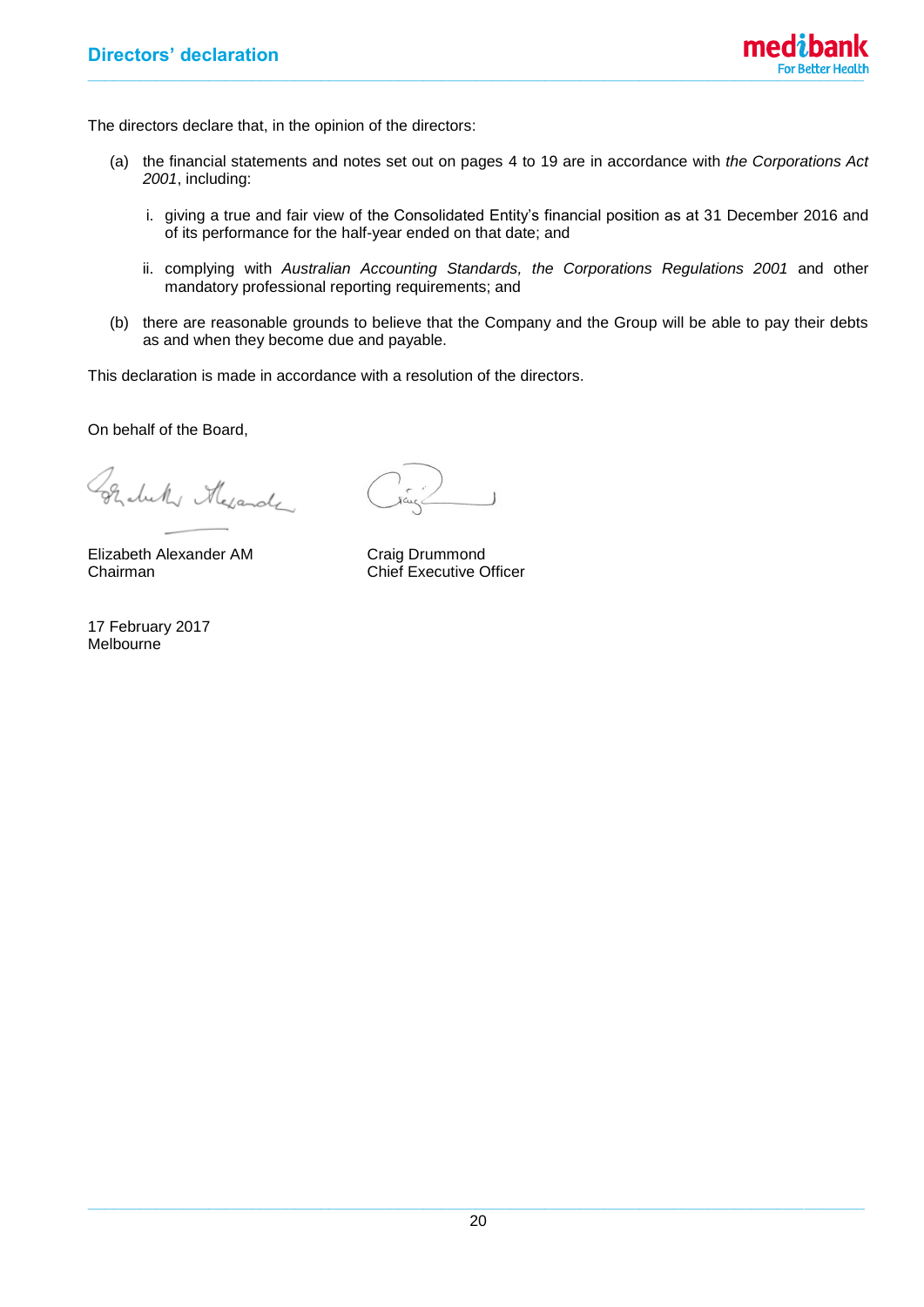

# **Independent auditor's review report to the members of Medibank Private Limited**

### *Report on the Half-Year Financial Report*

We have reviewed the accompanying half-year financial report of Medibank Private Limited (the company), which comprises the consolidated statement of financial position as at 31 December 2016, the consolidated statement of comprehensive income, consolidated statement of changes in equity and consolidated statement of cash flows for the half-year ended on that date, selected explanatory notes and the directors' declaration for Medibank Private Limited (the consolidated entity). The consolidated entity comprises the company and the entities it controlled during that half-year.

#### *Directors' responsibility for the half-year financial report*

The directors of the company are responsible for the preparation of the half-year financial report that gives a true and fair view in accordance with Australian Accounting Standards and the *Corporations Act 2001* and for such internal control as the directors determine is necessary to enable the preparation of the half-year financial report that is free from material misstatement whether due to fraud or error.

#### *Auditor's responsibility*

Our responsibility is to express a conclusion on the half-year financial report based on our review. We conducted our review in accordance with Australian Auditing Standard on Review Engagements ASRE 2410 *Review of a Financial Report Performed by the Independent Auditor of the Entity*, in order to state whether, on the basis of the procedures described, we have become aware of any matter that makes us believe that the half-year financial report is not in accordance with the *Corporations Act 2001* including giving a true and fair view of the consolidated entity's financial position as at 31 December 2016 and its performance for the half-year ended on that date; and complying with Accounting Standard AASB 134 *Interim Financial Reporting* and the *Corporations Regulations 2001*. As the auditor of Medibank Private Limited, ASRE 2410 requires that we comply with the ethical requirements relevant to the audit of the annual financial report.

A review of a half-year financial report consists of making enquiries, primarily of persons responsible for financial and accounting matters, and applying analytical and other review procedures. A review is substantially less in scope than an audit conducted in accordance with Australian Auditing Standards and consequently does not enable us to obtain assurance that we would become aware of all significant matters that might be identified in an audit. Accordingly, we do not express an audit opinion.

#### *Independence*

In conducting our review, we have complied with the independence requirements of the *Corporations Act 2001*.

*PricewaterhouseCoopers, ABN 52 780 433 757 2 Riverside Quay, SOUTHBANK VIC 3006, GPO Box 1331, MELBOURNE VIC 3001 T: 61 3 8603 1000, F: 61 3 8603 1999, www.pwc.com.au*

Liability limited by a scheme approved under Professional Standards Legislation.